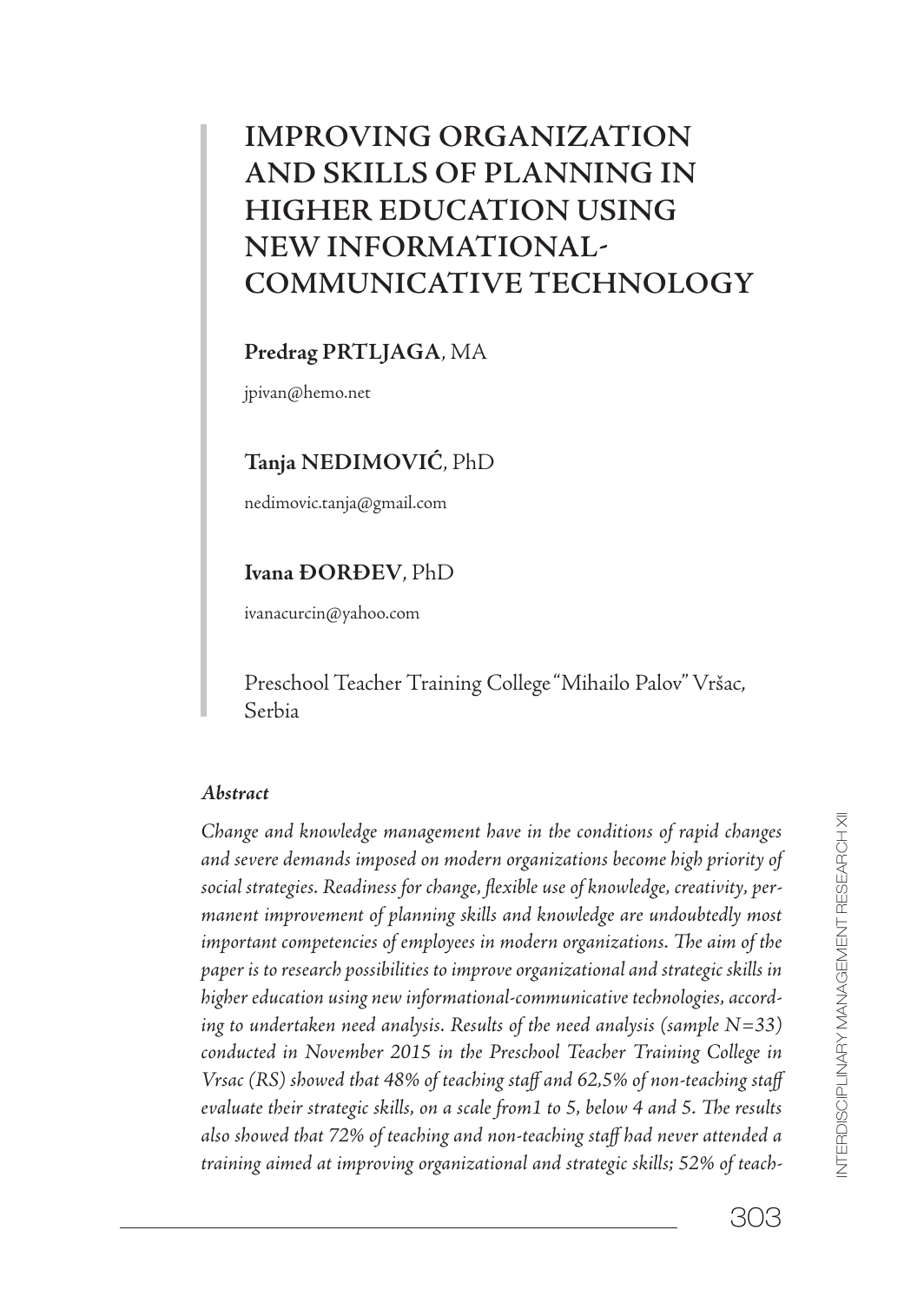ing staff and 12,5% of non-teaching staff use a computer to plan and organize work, excluding new programming tools. The obtained results imply that there is a need to initiate organization improvement through upgrading of organizational and strategic skills of employees. As a consequence, possibilities are considered in the paper of using new IC technologies for more successful planning and organization in settings similar to Preschool Teacher Training College, requiring high level of interconnectedness and team work in everyday activities.

**Keywords:** organization, organizational skills, strategic skills, ICT, higher education.

JEL Classification: D8, I2

## **1. INTRODUCTION**

Globalization, fast and intensive changes in the needs and demands of market, turbulencess in internal and external environment, expansion of IC technologies – are only some of the processes influencing markedly dynamic and continuous changes of organizational setting. Organization functioning in such a complex and constantly changing context demands readiness for change and flexible use of people's knowledge in organizations Drucker; 1995, Koter; 1997, Nelson & Quick; 2003, Robbins; 2004, as cited by Đurišić Bojanović; 2007, 212).

Long-term and systematic planning of human resources and creation of functional strategies for their improvement and development, as a cornerstone of organizational development, is a basis of strategic management, taking place within the process of creation of organizational strategies (Bejatović et al.; 2010, 36). Such approaches have announced and marked a new approach to the role of human resources, pointing to great importance attributed to people in an organization, in order to reach strategic aims and improve success of an organization.

Radical novelties in the functioning of contemporary organizations, and thus organizations within higher education, are very complex and take place at the level or an organization, a group and an individual. Management of self-development of an individual is a dynamic process of change – it appears in an individual itself, enabling him/her a contact with the outer world, bringing him/her back to personality, changing both the person and the environment. Individuals who are successful in management of their own development are characterised by the following features: they have positive self-assessment, they evaluate themselves in a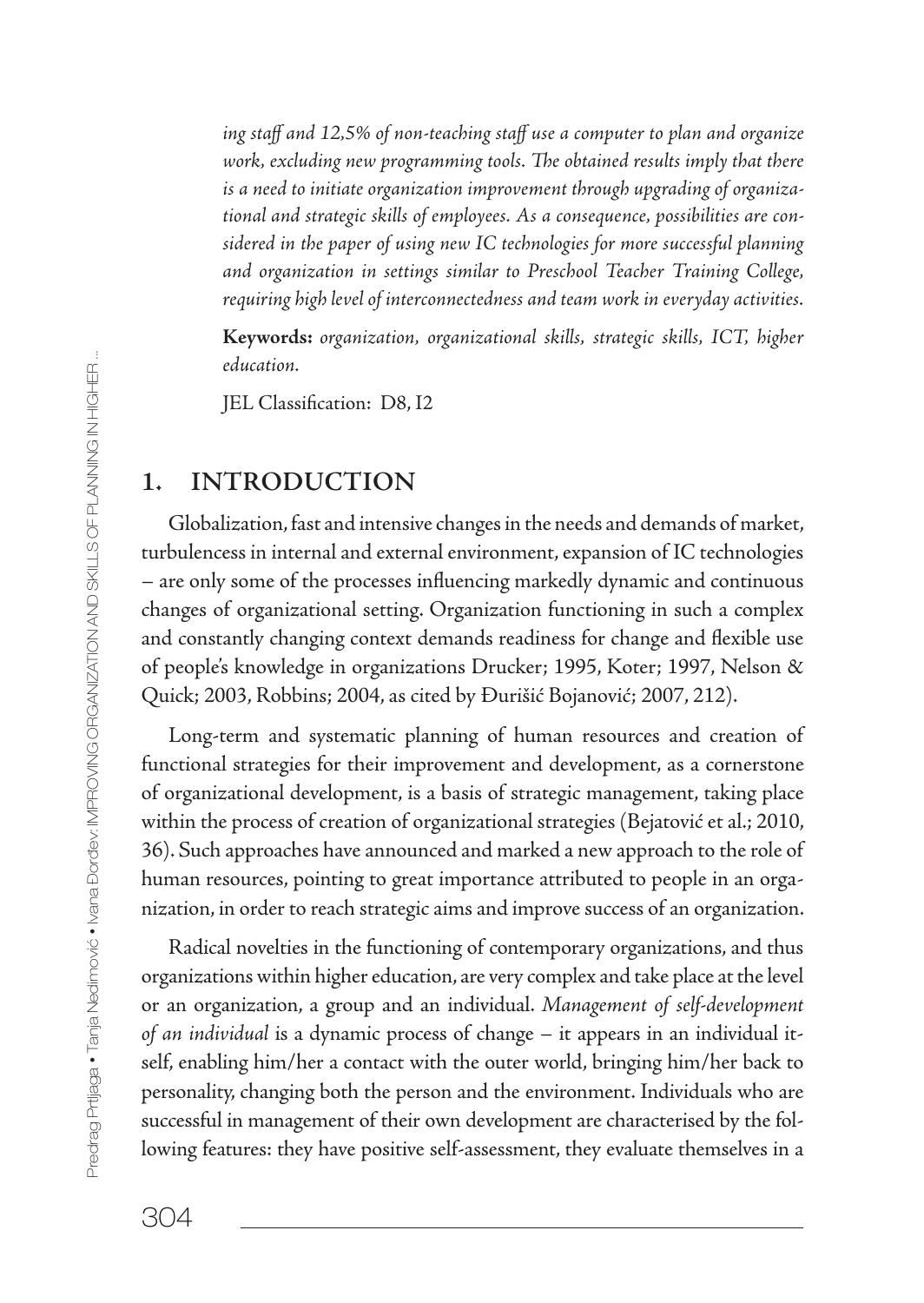more realistic and accurate way than others, they express higher levels of readiness for accepting themselves and others as they really are; they are ready to identify themselves with others to a greater extent, i.e. they have highly developed empathy; they perceive reality in more objective manner; they own more expressed independence and autonomy; they have more meaningful interpersonal relations of high quality, establishing higher levels of interconnectedness and closeness; they have democratically structured character and readiness to cooperate with others and they have a good sense of humour (Nedimović et al.; 2015, 123).

From psychological point of view, improvement of organizational skills and skills of planning at the level of an individual/organization is to a great extent conditioned by numerous factors undisputedly involving those of working motivation of the employed. Modern motivation theories (e.g. McClelland's three factor theory of needs) have emphasized the role and the importance of the need for achievement (aspiration towards success, striving for high achievements as compared to established standards), need for power (the need to make others behave in a way they would not normally behave) and need for connection (desire for friendly and close relations with other people). All three needs are of great importance for interpersonal interaction. They should be born in mind when motivating the employed to improve their own competencies, including organizational skills and skills of planning.

There are three typical general demands each organization (including higher education organizations) requires from its potentially employed staff:  $(1)$  becoming a part of an organization and staying in it, (2) carrying out appropriate organizational roles in anticipated way (routine work) and (3) additional, spontaneous and creative behaviour aiming at fulfilling functions and aims of the organization (Katz & Kahn; 1966, as cited by Vujić; 1995, 340). Motivation and readiness to improve organizational skills and skills of planning is in the domain of the third group demands.

Planning is defined as "man's cognitive activity oriented to anticipation, i.e. previous consideration of the objects, subjects, means, time, place and results of a future real activity in order to consciously regulate and rationalize it" (Ristić et al.; 2008, 141). Successful planning assumes respect for scientific principle, principle of complexity, reality, continuity, flexibility, simultaneity, productivity, sustainability, as well as profitability, and it undergoes various phases: ranging from analysis of the work done in the previous period, establishment of intrin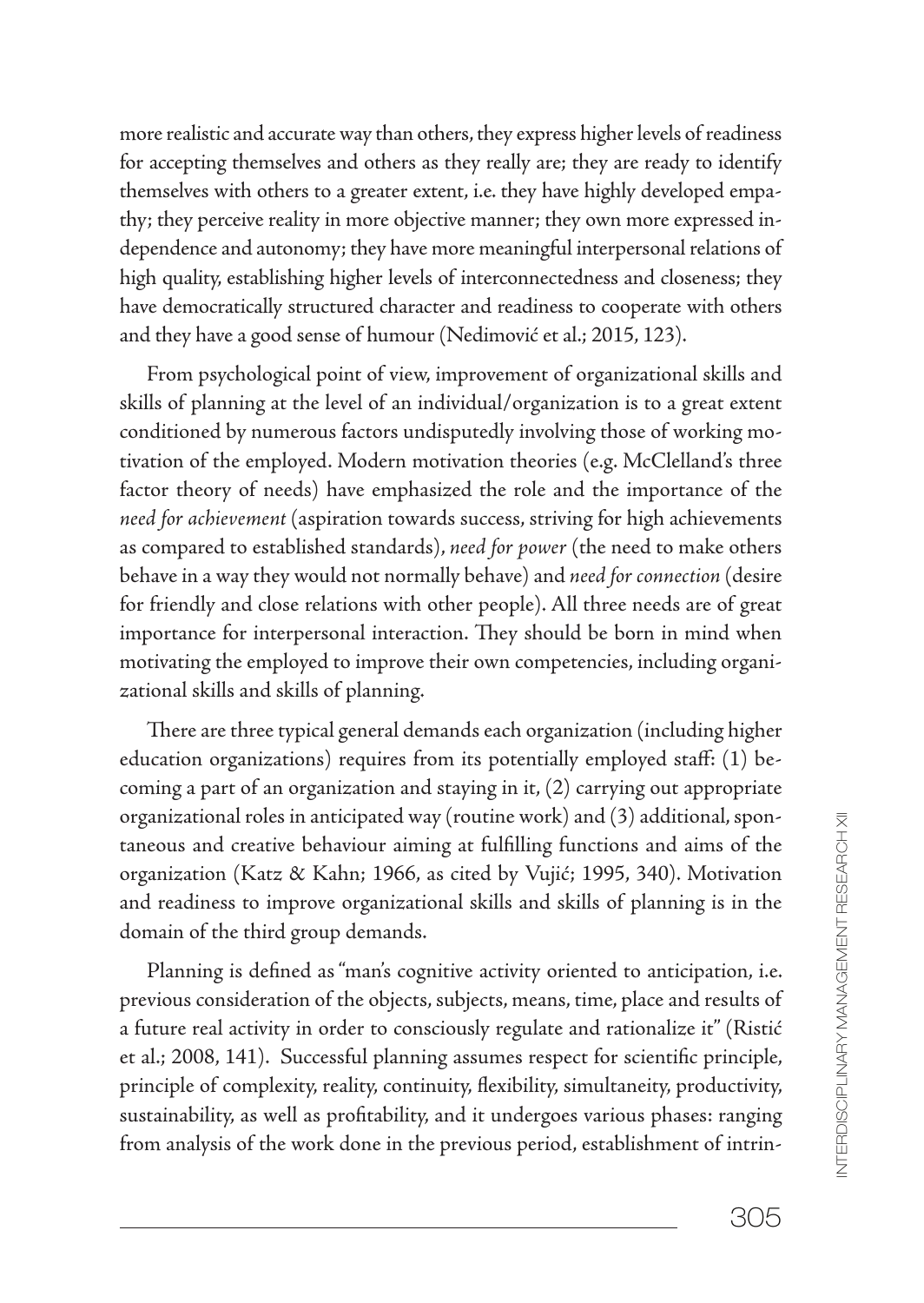sic and extrinsic factors, definition of aims, creation of a plan with tasks for each potential participant, to conceiving measures for reaching aims and fulfilling tasks. Product of planning is a multidimensional plan, followed by organization (i.e. "agreement on who does what") of plan realization.

When higher education institutions are in question, we find ourselves in the domain of learning organizations (Garvin; 1993). According to Senge "learning organizations are those organizations in which the employed are constantly broadening and empowering their capacities for creating results they truly want to achieve [...] where people are learning how to learn together" (Senge; 2003, 135), i.e. those organizations in which employees do their jobs in such a way to develop their potentials, sharing the vision of mutual aim with their colleagues. There is certain organizational climate (individual perception of organizational characteristics of the institution) and culture (assumptions, value system, narrations, beliefs) in learning organizations (Nikčevič; 2014, 69).

A good plan and successful organization lead, among other things, to savings of time – the only resource which is constantly and irretrievably spent. A sound plan, successful organization and well chosen tools for realization of plan and organization of work save time to even greater extent. In higher education institutions there are numerous time stealers and time wasters waiting in ambush: announced visits, private phone conversations, surfing on the Internet, unprepared meetings, vague aims, postponing work and – everyday correspondence exchanging various versions of materials among team members working on different tasks: ranging from accreditation documentation, materials prepared for publication to creation of documents as parts of any scientific conference, etc. Such work is not rarely followed by: fear that the wrong/old/outdated version of the material is sent, abundance of sent and received mails, dysfunctional correspondence (including, e.g. incompatible versions of computer programs), leading to unnecessary waste of time, work energy and enthusiasm of employees. The consequences of such work are felt before all by future academic citizens, i.e. students. Therefore it is a duty of each higher education institution to permanently monitor and assess success of planning and organizing at the level of both institution and each individual employee, which is in the domain of strategic management.

The application of information communication technologies in the field of higher education can be considered in two ways, as the use of ICT in the very process of learning (e.g. distance learning), but also as a means for planning, op-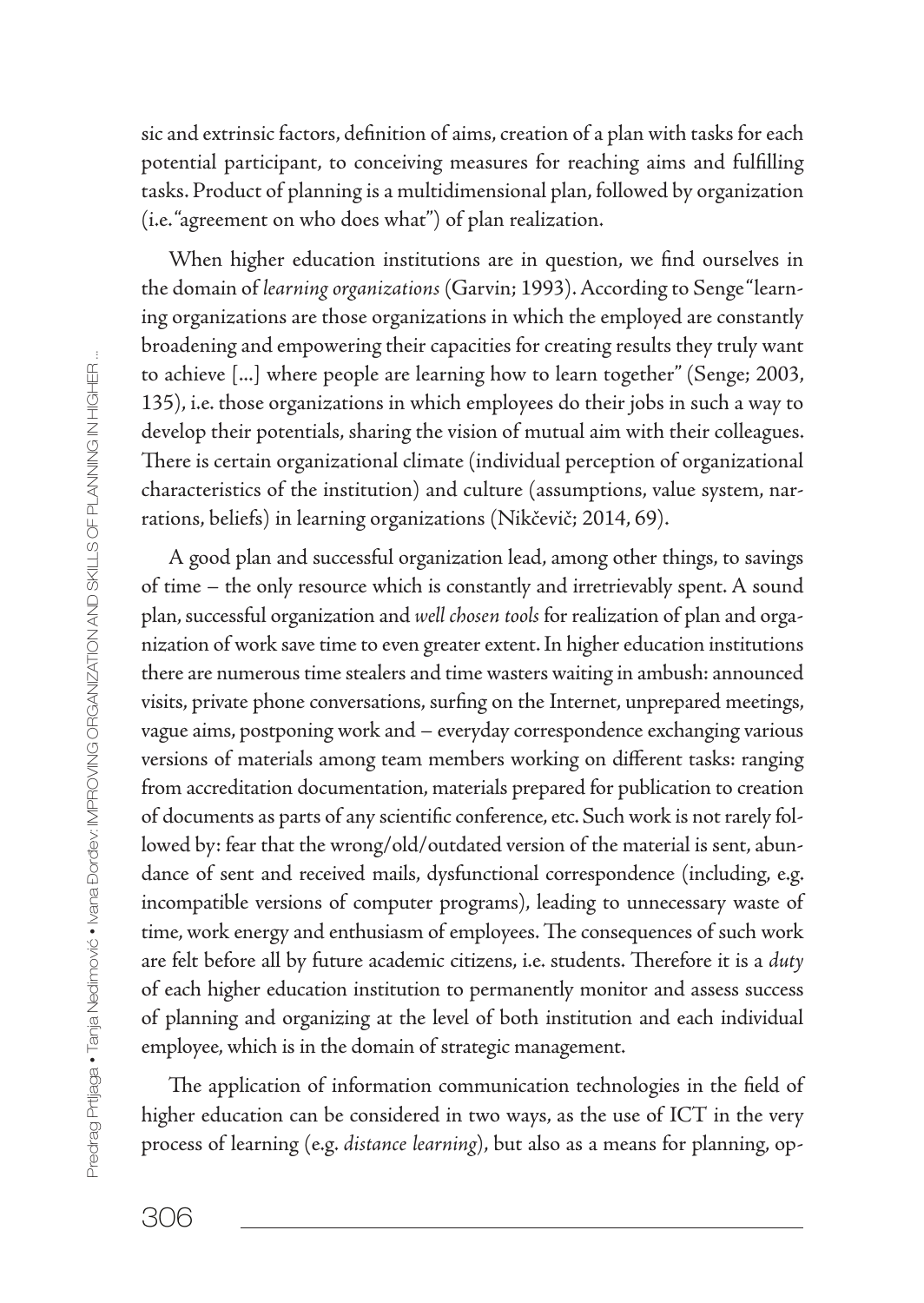erational realization and evaluation of teaching process (class schedule, exam timetable, consultations and other obligations schedule, preparation of documentations, dissemination of information through web sites, evaluation and monitoring of progress of students…) (Prtljaga; 2010, 279-290). Digitalization, unification and integration of all the sub-systems of higher education institution in a unique informational system could significantly contribute to better organization and planning (Spasić; 2007). It has turned out, however, that realization of such projects is often inefficient and long-lasting; it is therefore necessary to gain insights into the needs of an organization and to use on-line tools according to identified needs. These tools can in a simple way lead to improvement in the domain of organization and planning. All the above mentioned has served as a necessary incentive for a research whose findings are presented below.

## **2. METHODOLOGICAL FRAMEWORK**

An exploratory research was conducted with an aim to investigate the needs and possibilities for the improvement of organizational skills and skills of planning in higher education with the use of new information communication technologies. The needs of those employed at Preschool Teacher Training College in Vrsac (Republic of Serbia) were examined in a research dealing with planning and organization of work at the level of individuals – organization members.

### 2.1. SAMPLE AND PROCEDURE

The research sample consisted of 33 subjects (25 members of teaching staff – professors, lecturers, assistants, teaching associates and 8 non-teaching staff members). The research was carried out in November 2015. A questionnaire designed for the purpose of the research was used as a research instrument in order to collect data. Descriptive and analytic method was used to describe and analyze the results.

### 2.2. INSTRUMENTS

A questionnaire was designed for the purpose of the research A questionnaire for the assessment of needs for improvement of organizational and planning skills at the level of individuals  $-$  organization members. The questionnaire was administered anonymously and it consisted of 6 close type questions.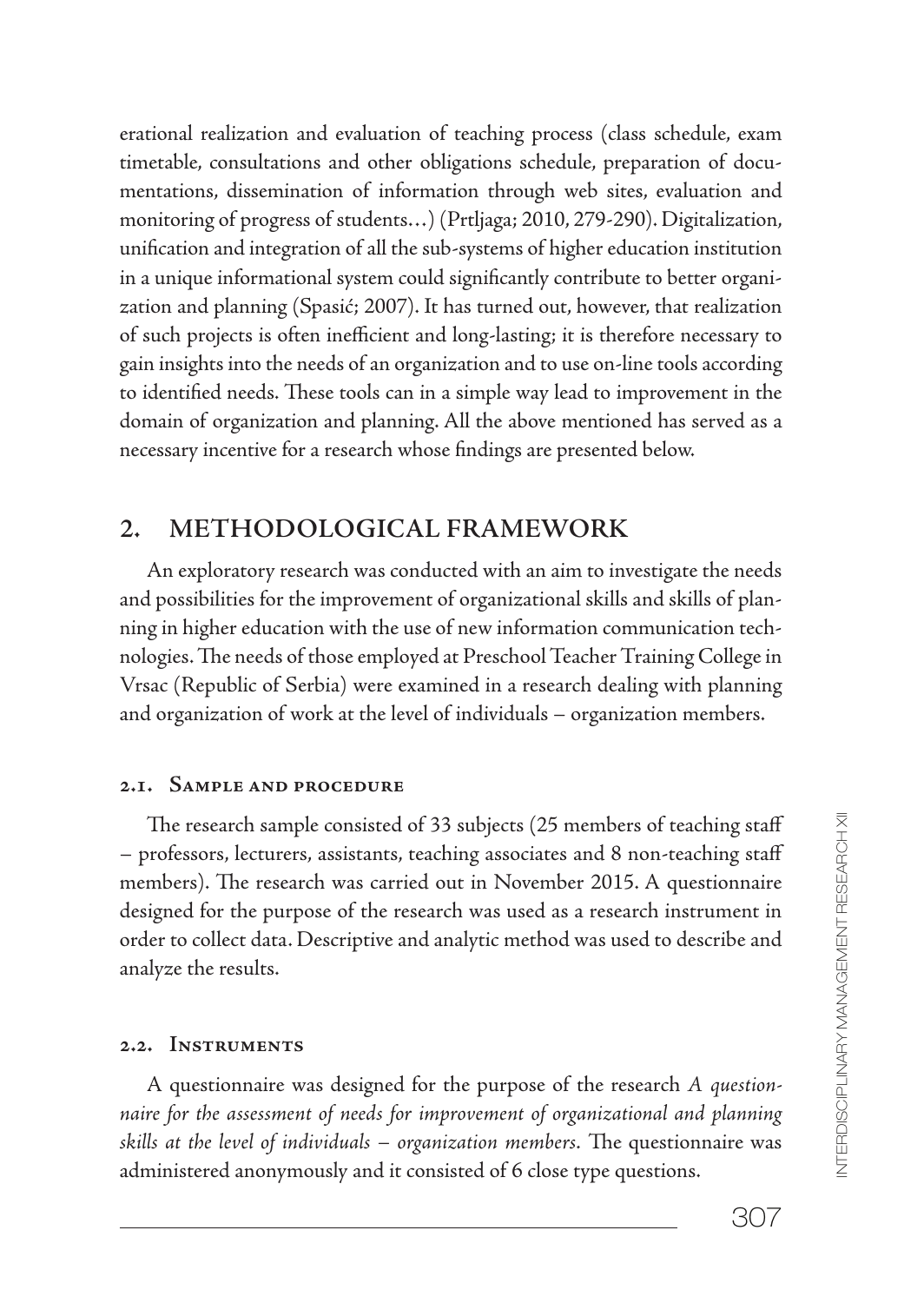## 2.3. HYPOTHESIS

There is no expressed need for the improvement of organizational and planning skills at the level of individuals among teaching and non-teaching staff employed at the Preschool Teacher Training College in Vrsac (RS).

## **3. FINDINGS AND DISCUSSION**

The data were collected according to the A questionnaire for the assessment of needs for improvement of organizational and planning skills at the level of individuals – organization members and the obtained results are shown in Table 1.

**Table 1** Assessment of needs for the improvement of organizational and planning skills at the level of individuals – organization members

| Assessment of needs for the improvement of organizational                                                                     | <b>Teaching staff</b>                              |               | Non teaching staff |               |
|-------------------------------------------------------------------------------------------------------------------------------|----------------------------------------------------|---------------|--------------------|---------------|
| and planning skills at the level of individuals - organization<br>members                                                     | No of<br>responses                                 | $\frac{0}{n}$ | No of<br>responses | $\frac{0}{n}$ |
| 1. Do you manage to finish your work on time?                                                                                 |                                                    |               |                    |               |
| a) Yes, always.                                                                                                               | 10                                                 | 40%           | $\bigcirc$         | 0%            |
| b) In most cases.                                                                                                             | 15                                                 | 60%           | 7                  | 87,5%         |
| c) No, I am always behind my schedule.                                                                                        | $\bigcap$                                          | $0\%$         | 1                  | 12,5%         |
| 2. What do you do when you are under pressure of deadlines?                                                                   |                                                    |               |                    |               |
| a) I am never under such pressure.                                                                                            | 3                                                  | 12%           | $\left( \right)$   | 0%            |
| b) Nothing, I do what I can.                                                                                                  | 1                                                  | 4%            | $\bigcap$          | $0\%$         |
| c) I prioritize.                                                                                                              | 16                                                 | 64%           | 7                  | 87,5%         |
| d) I share work with others.                                                                                                  | $\overline{4}$                                     | 16%           | 0                  | 0%            |
| e) I arrange a postponed deadline if possible.                                                                                | $\left($                                           | 0%            | 1                  | 12,5%         |
| f) Nothing of the above.                                                                                                      | $\bigcap$                                          | 0%            | $\bigcap$          | 0%            |
| 3. What helps you in planning and organization of work:                                                                       |                                                    |               |                    |               |
| a) pencil and paper,                                                                                                          | 11                                                 | 44%           | 2                  | 25,0%         |
| b) computer,                                                                                                                  | 13                                                 | 52%           | 1                  | 12,5%         |
| c) a friend, an acquaintance, a colleague                                                                                     | 5                                                  | 20%           | 4                  | 50,0%         |
| d) nothing of the above.                                                                                                      | $\mathcal{P}$                                      | 8%            | 1                  | 12,5%         |
| If your choice is a computer, please state which software, tools, etc.<br>you use for planning and organization of your work: | MS OFFICE,<br>SPSS,<br><b>INTERNET.</b><br>E-BOOKS |               |                    |               |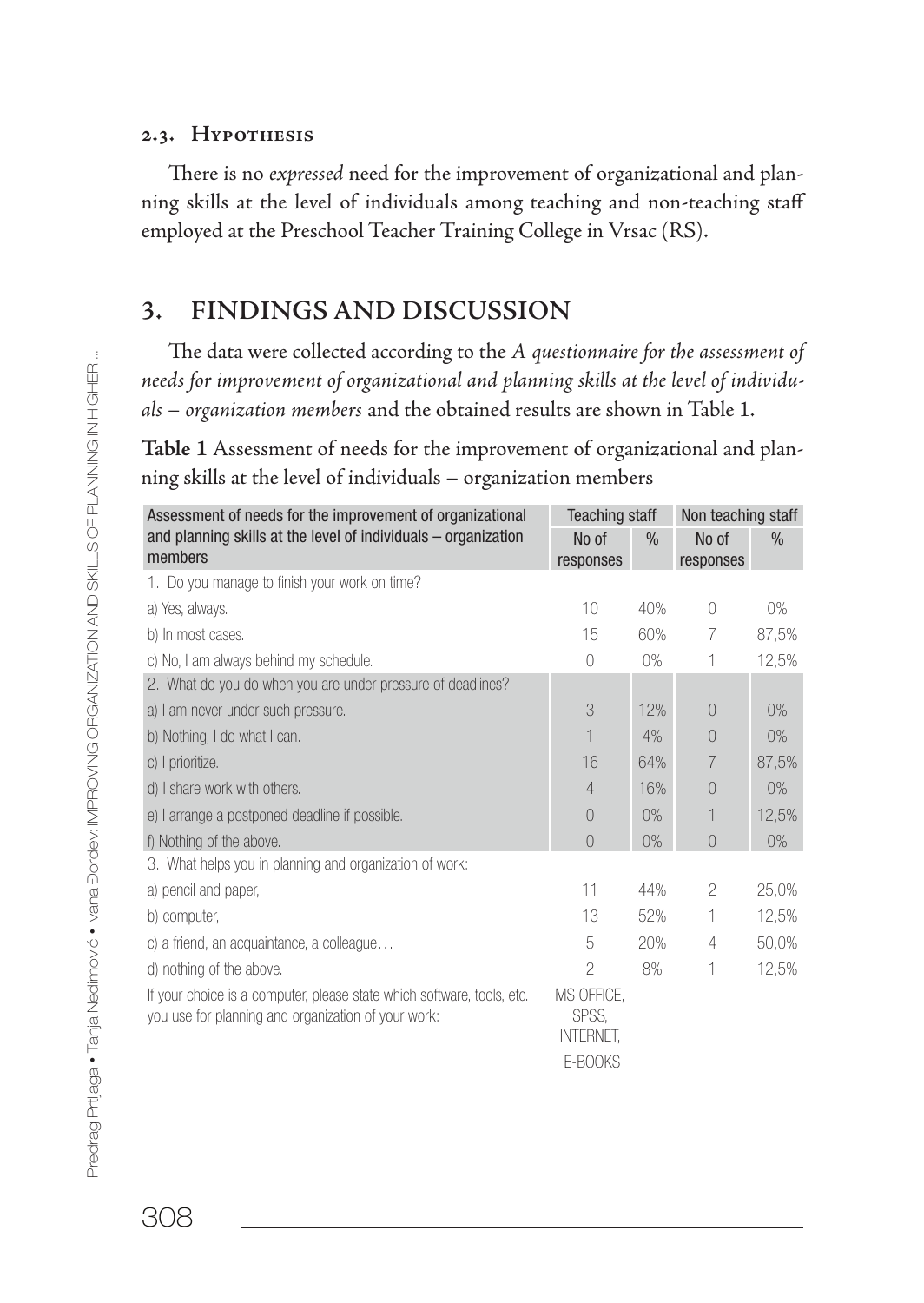| 4. Assess your own planning skills at work:                                                    |                |          |                |       |
|------------------------------------------------------------------------------------------------|----------------|----------|----------------|-------|
| a) dissatisfactory                                                                             | $\overline{0}$ | 0%       | $\overline{0}$ | $0\%$ |
| b) satisfactory                                                                                | 12             | 48%      | 5              | 62,5% |
| c) very good                                                                                   | 9              | 36%      | $\overline{2}$ | 25,0% |
| d) excellent (I am an expert)                                                                  | 1              | 4%       |                | 12,5% |
| e) I haven't thought about this                                                                | 3              | 12%      | $\overline{0}$ | $0\%$ |
| 5. Other people say you are:                                                                   |                |          |                |       |
| a) great organizer                                                                             | 3              | 12%      |                | 12,5% |
| b) well organized                                                                              | 11             | 44%      | $\overline{c}$ | 25,0% |
| c) disorganized                                                                                | 0              | $0\%$    | 0              | $0\%$ |
| d) I don't know                                                                                | 10             | 40%      | 5              | 62,5% |
| NO RESPONSE:                                                                                   | 1              | 4%       | 0              | $0\%$ |
| 6. Have you ever attended a training for improvement of<br>organizational and planning skills? |                |          |                |       |
| a) Yes                                                                                         | 7              | 28%      | $\overline{0}$ | $0\%$ |
| b) No                                                                                          | 18             | 72%      | 7              | 87,5% |
| NO RESPONSE:                                                                                   | $\bigcap$      | $\Omega$ |                | 12,5% |
|                                                                                                |                |          |                |       |

### Authors' processing

In regard to planning and organization at individual level (self-assessment) of those employed at the screened higher education institution, the research results showed, among other things, the following:

1. 60% of the teaching staff members manage to fulfil their obligations on time, while even 40% of them cannot do it; 12,5% of the subjects from the group of non-teaching staff is constantly behind schedule.

2. When "under pressure of deadlines" 64% of teaching staff at the College chooses priorities, i.e. prioritize, while only 16% of them share work with others; in the same situation, 87,5% of non-teaching staff chooses priorities, while 12,5% of them arrange a new deadline, if possible.

3. In regard to what helps them in planning and organization of work, teaching staff stated that it is in the first place computer  $(52%)$ , followed by pencil and paper (44%). When non-teaching staff members are in question, what helps them most in their work organization and planning are their friends, acquaintances, colleagues, etc. (50%), paper and pencil (25%), computer (12,5%) or something else  $(12,5\%)$ . The subjects were also asked to state which software, tools, etc. are most helpful to them in planning and organization of work. These were their responses: MS OFFICE, SPSS, INTERNET, E-BOOKS. (The find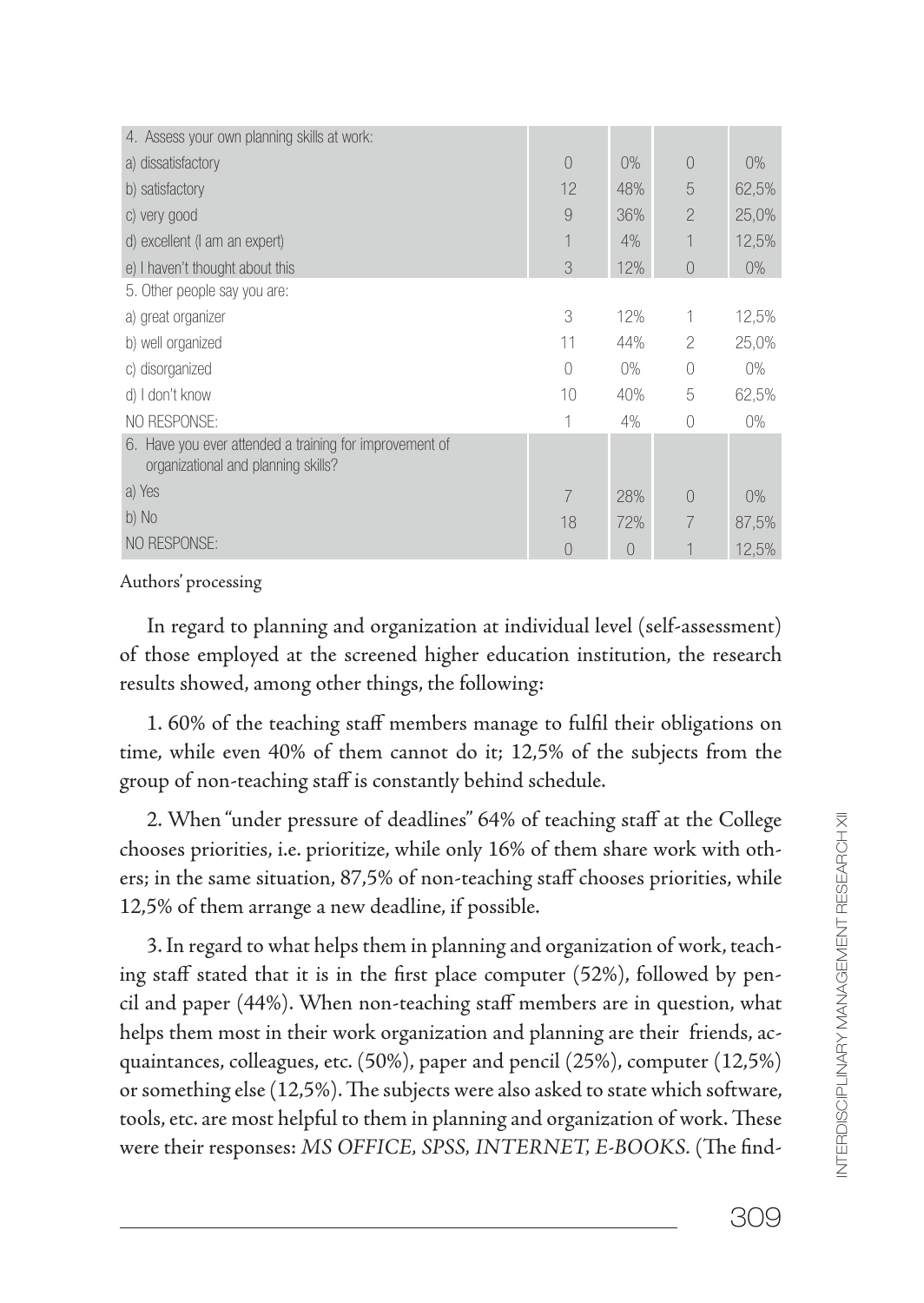ing that SPSS and/or e-books help them in their more successful organization and planning seems rather surprising to the authors of the present paper).

5. When teaching staff is in question, only 4% of subjects consider that their planning skills are excellent, 48% of them think that they are satisfactory, while 12% of them have not thought about this aspect of their working lives. Only 12,5% of non-teaching staff consider that they are experts in work organization and planning and 62,5% responded that their planning skills are satisfactory.

6. 44% of teachers claim that others assess them as well organized and 40% of teacher staff do not know how other people see them in this respect. In the case of non-teaching staff even 62,5% responded that they do not know how other people assess them as organizers.

7. Only 28% of teaching staff members employed at the College have attended a training for improvement of organizational and planning skills and 72% of teachers have never participated in such a training. None of the employed as non-teaching staff (0%), i.e. in the workplaces dealing with financial, management, and legal issues, has attended a training for the improvement of organizational and planning skills.

According to the gained insights and findings, the established hypotheses according to which there is no **expressed** need for the improvement of organizational and planning skills at the level of individuals among teaching and nonteaching staff employed at the Preschool Teacher Training College in Vrsac (RS) has been rejected. Needs assessment has shown that certain actions should be taken in order to improve (modernize) organization in this higher education institution through improvement of organizational and planning skills of the employees, which is in the domain of strategic management. In what follows in the paper is a model for more successful planning and organization of work in higher education through empowerment of planning and organization of those employed in higher education institutions according to possibilities and offers at our disposal in the age we live in. Possibilities are considered to use new ICT for more successful planning and organization in higher education institutions, characterized by high level of interconnectedness of employees in work and expressed need for team work.

In accordance with the demands of the Bologna declaration in regard to accreditation, standardization and evaluation of education processes, there is ever-increasing need in higher education institutions for creation, organization,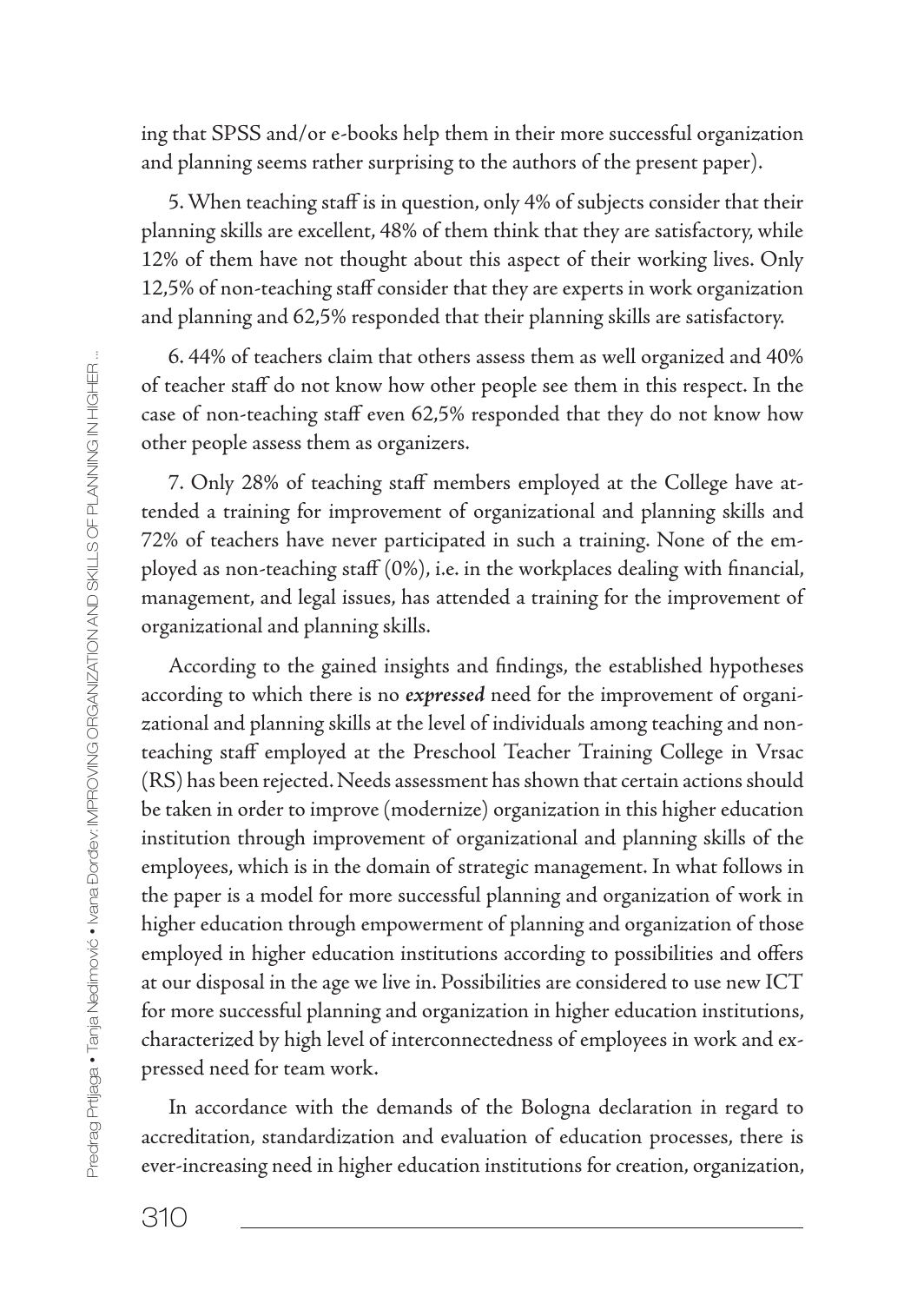filing and storing of adequate documentation. In order to fulfil its obligations and realize these tasks higher education institutions management forms smaller teams capable to meet the imposed needs. Seen as project tasks, they require calendars with planners and lists of responsibilities, cooperation pages, forums for exchange of documents and discussions, filing of project documentation, etc. It is possible to find plenty of more or less complex tools for this purpose on the Internet. Glasscubes, Trello, Github, ThinkBinder, Onlyoffice, Vkolab, Voo2do, Notestar are only some of the most popular tools, which are often, apart from project management, used in the field of project teaching.

Founded on the principles of Kanban – agile techniques/methods leading to successful project implementation, the online tool Trello, characterized by simplicity, clarity, neatness and the fact that it is free or charge, is one of the recommended choices when education is in question. It is based on three assumed columns ("planned", "in progress", "done") which can be changed or supplemented by new ones when and if needed. Each column allows creation of cards containing o whole range of possibilities necessary for project implementation, comments, check-lists, calendar information, attachments in the form of text, picture, etc. Manipulation of columns and cards is very simple and opens up possibilities for successful monitoring of progress of project implementation, as an insight into the activity of each team member, i.e. co-workers individually. Progress made within the team is possible to follow through activation of notification via e-mail or on the smart phone. Training for using Trello is possible to organized by a more experienced team member, and it is also possible to be self-trained for using the proposed tool, with the help of a large number of free written instructions or video materials, the so called Webinars.

## **4. CONCLUDING REMARKS**

Self-evaluation of organizational and planning skills of teaching and nonteaching staff employed at the Preschool Teacher Training College in Vrsac showed that more of the half of the subjects assess their own planning skills as far below good or excellent and that majority (more than 75%) has never attended a training in the filed of improvement of organizational and planning skills. At the same time, more that half of teaching staff uses a computer for planning and organization of work, but not the new available tools appropriate for these purposes. The research findings point out that certain actions should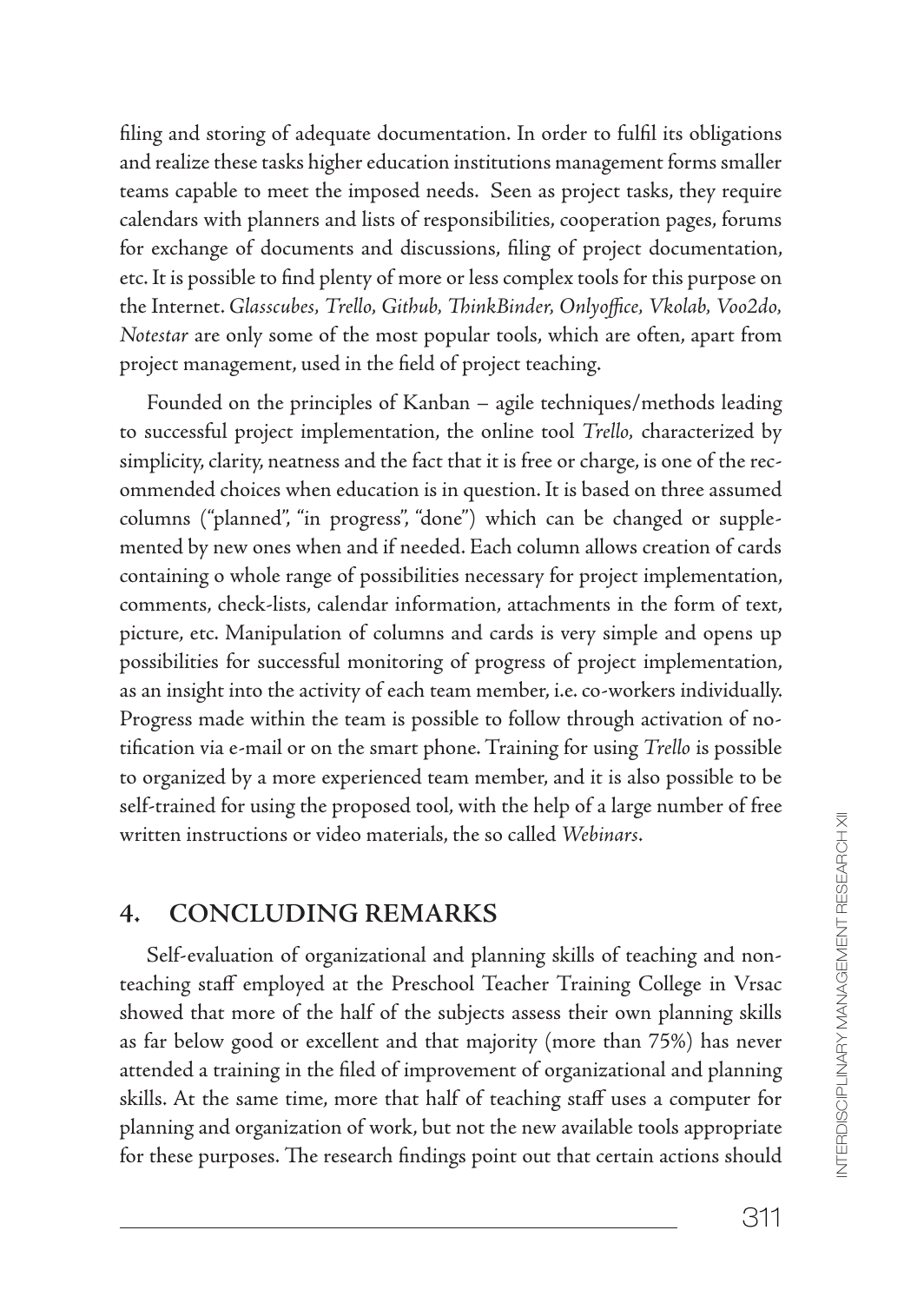be taken in order to modernize the organization in the examined higher education institution through improvement of skills of organization and planning. Therefore a possibility is considered in the paper to use ICT (Trello tool) for planning and organization of work in higher education institutions. It is suggested that the offered model is applicable in all institutions of similar type. Use of free online tool Trello enables improvement of knowledge of employees on the role and importance of ICT in regard to organization and planning of work (primarily team work involving co-workers engaged in project type tasks) and encourages adaptable attitudes of those working in higher education towards new methods and techniques of organization and planning. In a word, it contributes to more successful planning and organization of work in higher education institutions.

#### **REFERENCES:**

Bejatović, M., Samardžić, M., & Stefanović, S. (2010). Uloga ljudskih resursa u poslovanju, Pravo – teorija i praksa 27/3-4, 65–78.

Garvin, D. A. (1993). Building a learning organization, Harvard Business Review, 71, July August,78–91.

Nedimović, T., Prtljaga, J., Prtljaga, P. (2015). Characteristics of menagerial work – chances and risks, Interdisciplinary menagement research XI.121-130. ISSN 1847-0408.

Nikčevič, G. (2014). Organizaciona kultura i koncept upravljanja znanjem u savremenim preduzećima, Ekonomija: teorija i praksa 7/1, 69–85, doi: 10.5937/etp1401069N.

Predrag, P. (2010). Higher School Informational System in the Internet Environment, Social Sciences Today: Between Theory and Practice (ed. Georgeta Rata and Maria Palicica), Cambridge Scholars Publishing, Newcastle upon Tyne: 279-290. (ISBN (10): 1-4438-2405-4, ISBN (13): 978-1-4438-2405-7)

Ristić, D. i saradnici (2008). Strategijski menadžment, Novi Sad: Cekom, ISBN 978-86-85943-54-6.

Senge, P. M. (2003). Peta disciplina: umeće i praksa organizacije koja uči, Novi Sad: Adizes.

Spasić, Ž. (2007). Integrisani sistem kvaliteta digitalnog univerziteta, Beograd: Mašinski fakultet Univerziteta u Beogradu.

Vujić, D. (1995). Motivacija za rad kreativnog kadra u uslovima krize društvene i organizacijske sredine, Psihologija 28 /3-4, 339–354.

Đurišić-Bojanović, M. (2007). Spremnost za promene: nove kompetencije za društvo znanja, Zbornik Instituta za pedagoška istraživanja 39(2), Ševkušić, S. (ur.), str. 211–224.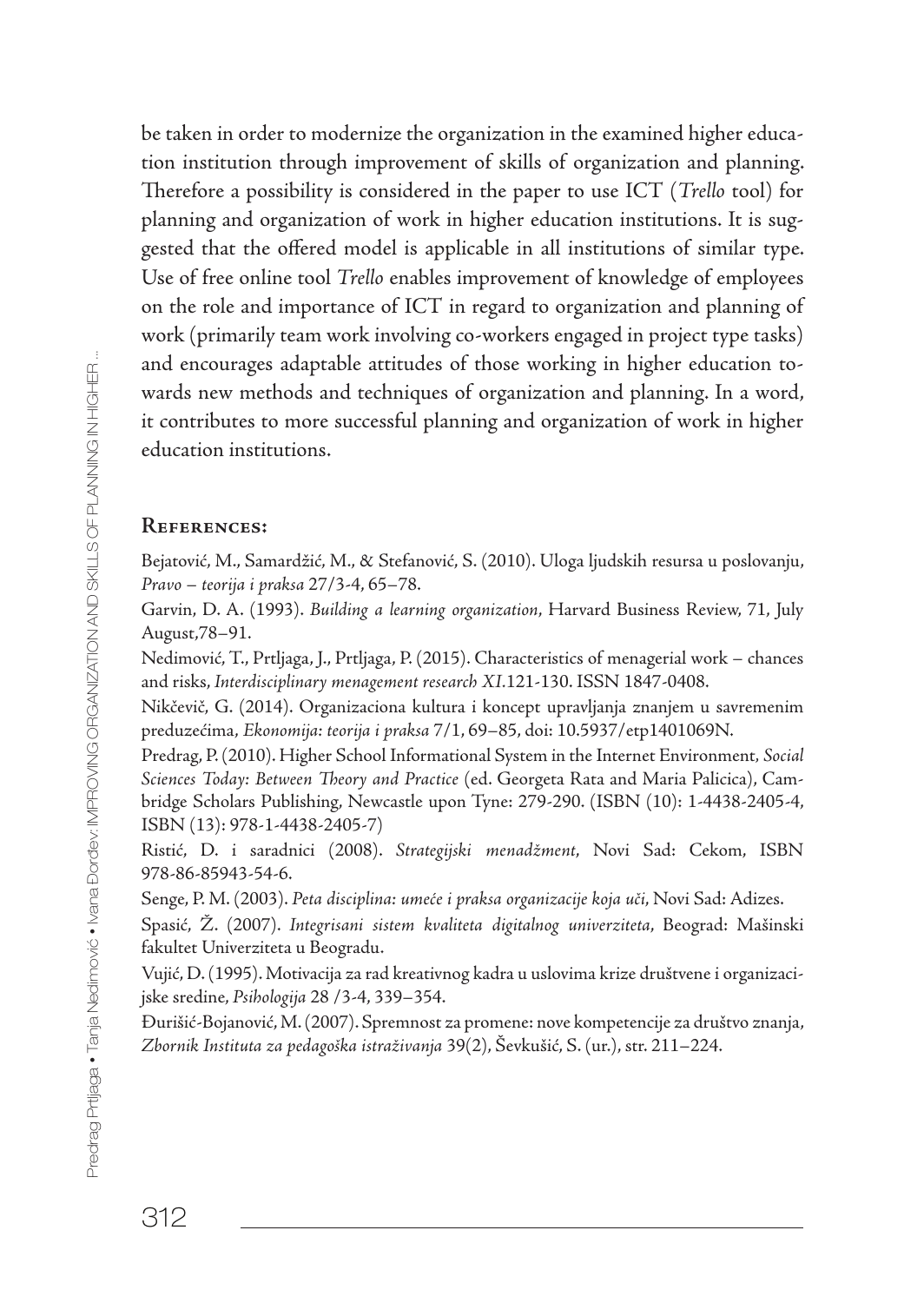## Dražen Barković Bodo Runzheimer



# **INTERDISCIPLINARY MANAGEMENT RESEARCH XII INTERDISZIPLINÄRE MANAGEMENTFORSCHUNG XII**

FACULTY OF ECONOMICS IN OSIJEK POSTGRADUATE STUDY MANAGEMENT JOSIP JURAJ STROSSMAYER UNIVERSITY OF OSIJEK HOCHSCHULE PFORZHEIM UNIVERSITY

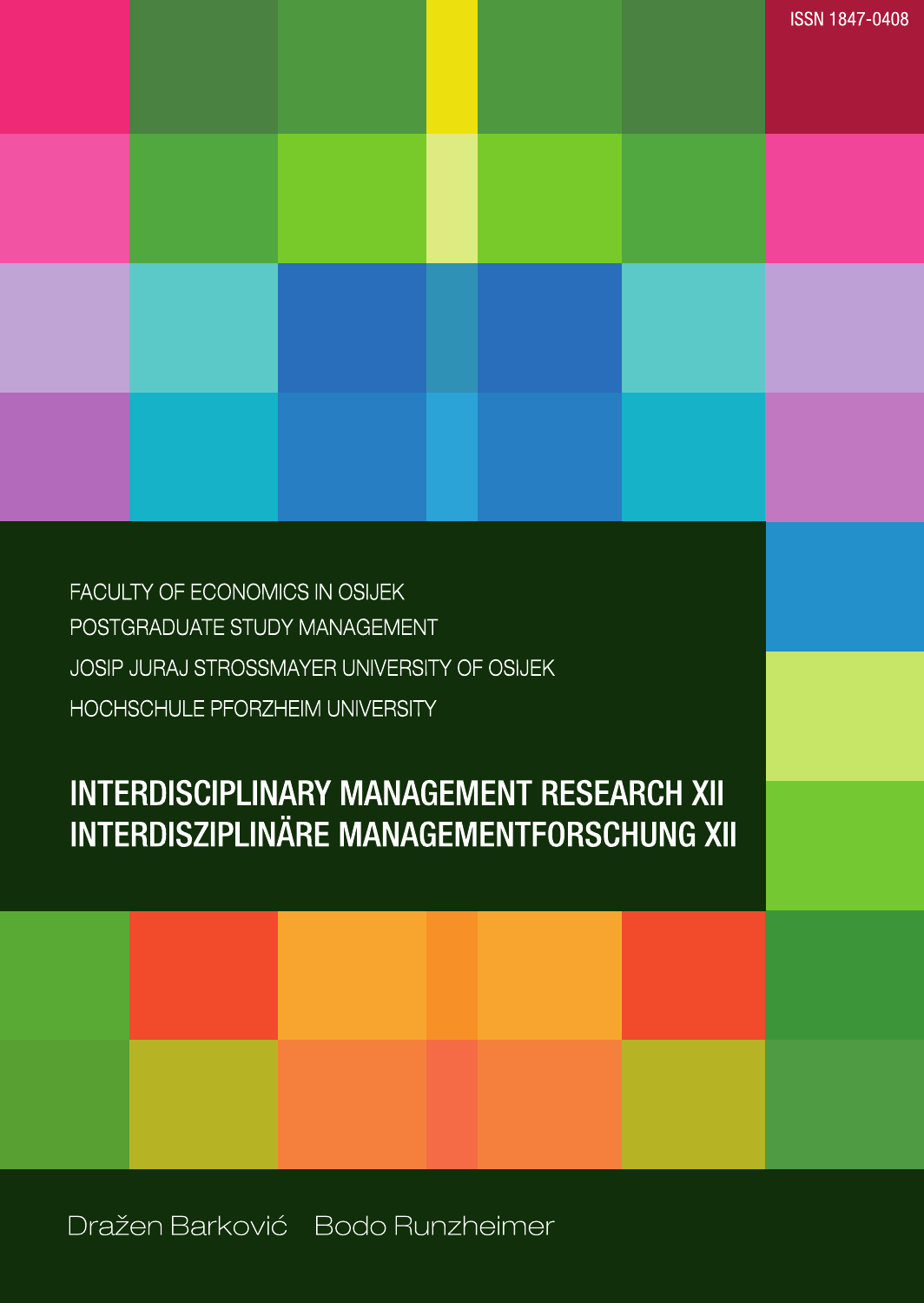## THE JOSIP JURAJ STROSSMAYER UNIVERSITY OF OSIJEK FACULTY OF ECONOMICS IN OSIJEK - CROATIA HOCHSCHULE PFORZHEIM UNIVERSITY

**\_\_\_\_\_\_\_\_\_\_\_\_\_\_\_\_\_\_\_\_\_\_\_\_\_\_\_\_\_\_\_\_\_\_\_\_\_\_\_\_\_\_\_\_\_\_\_\_\_\_\_\_\_\_\_\_\_\_\_\_\_**

## **INTERDISCIPLINARY MANAGEMENT RESEARCH XII INTERDISZIPLINÄRE MANAGEMENTFORSCHUNG XII**



Under the auspices of the President of the Republic of Croatia

Opatija, 2016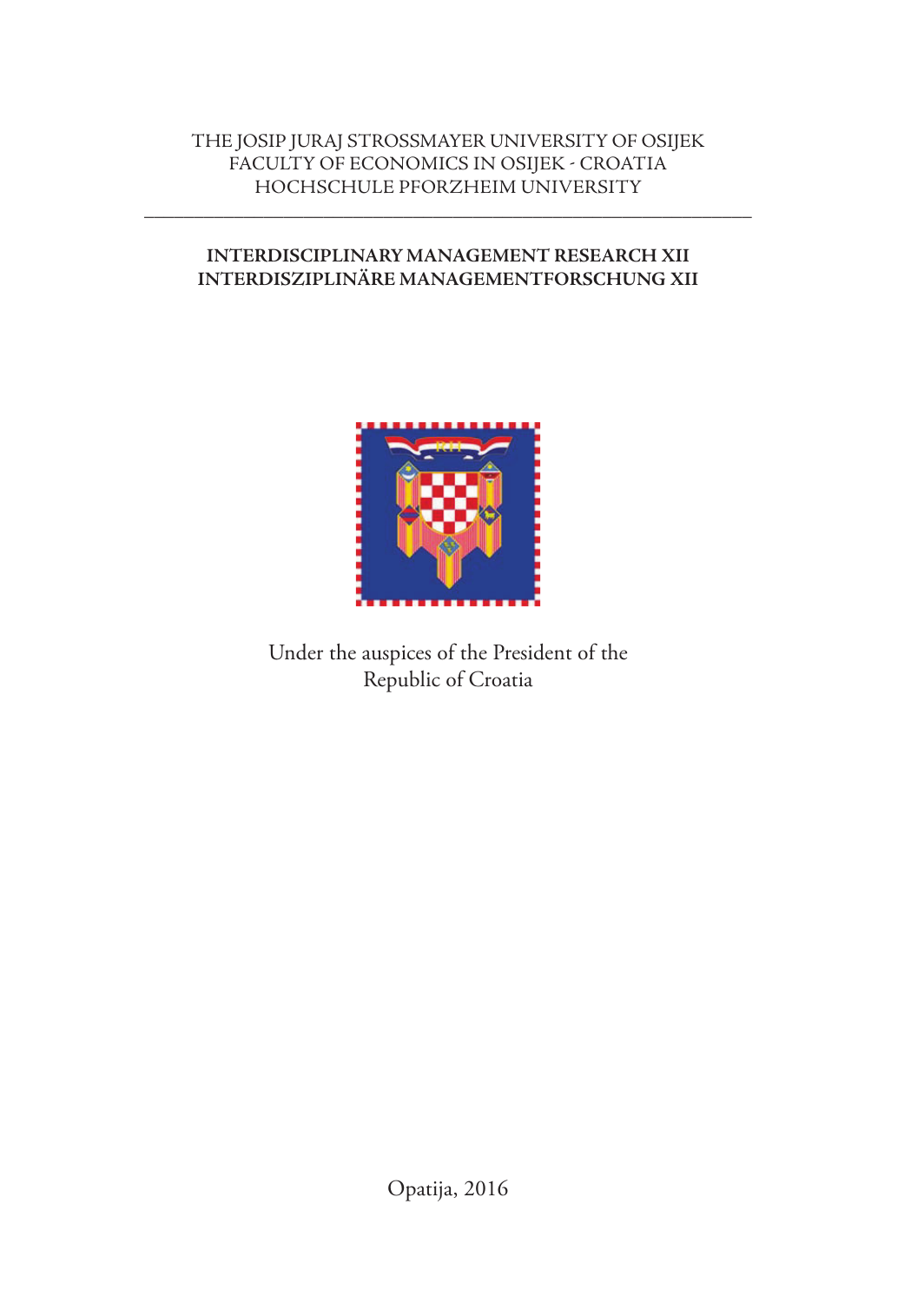### **Published by:**

Josip Juraj Strossmayer University of Osijek, Faculty of Economics in Osijek, Croatia, Postgraduate Studies "Management" Hochschule Pforzheim University

### **For the Publisher:**

Ulrich Jautz, Ph.D., Dean, Germany Vladimir Cini, Ph.D., Dean, Croatia

### **Editors:**

Urban Bacher, Ph.D., Pforzheim University, Business School, Germany Dražen Barković, Ph.D., Faculty of Economics in Osijek, Croatia Karl – Heinz Dernoscheg, Ph.D., International Business School Styria, Austria Maja Lamza - Maronić, Ph.D., Faculty of Economics in Osijek, Croatia Branko Matić, Ph.D., Faculty of Economics in Osijek, Croatia Norbert Pap, Ph.D., University of Pecs, Hungary Bodo Runzheimer, Ph.D., Pforzheim University, Business School, Germany

### **Technical editors:**

Jerko Glavaš, Ph.D., Faculty of Economics in Osijek, Croatia Hrvoje Serdarušić, Ph.D., Faculty of Economics in Osijek, Croatia

**Design and print:** Krešimir Rezo, graf.ing. Krešendo, Osijek

### ISSN 1847-0408

All previous proceedings are indexed in: Web of Science, EBSCOhost, RePEc, EconPapers, Socionet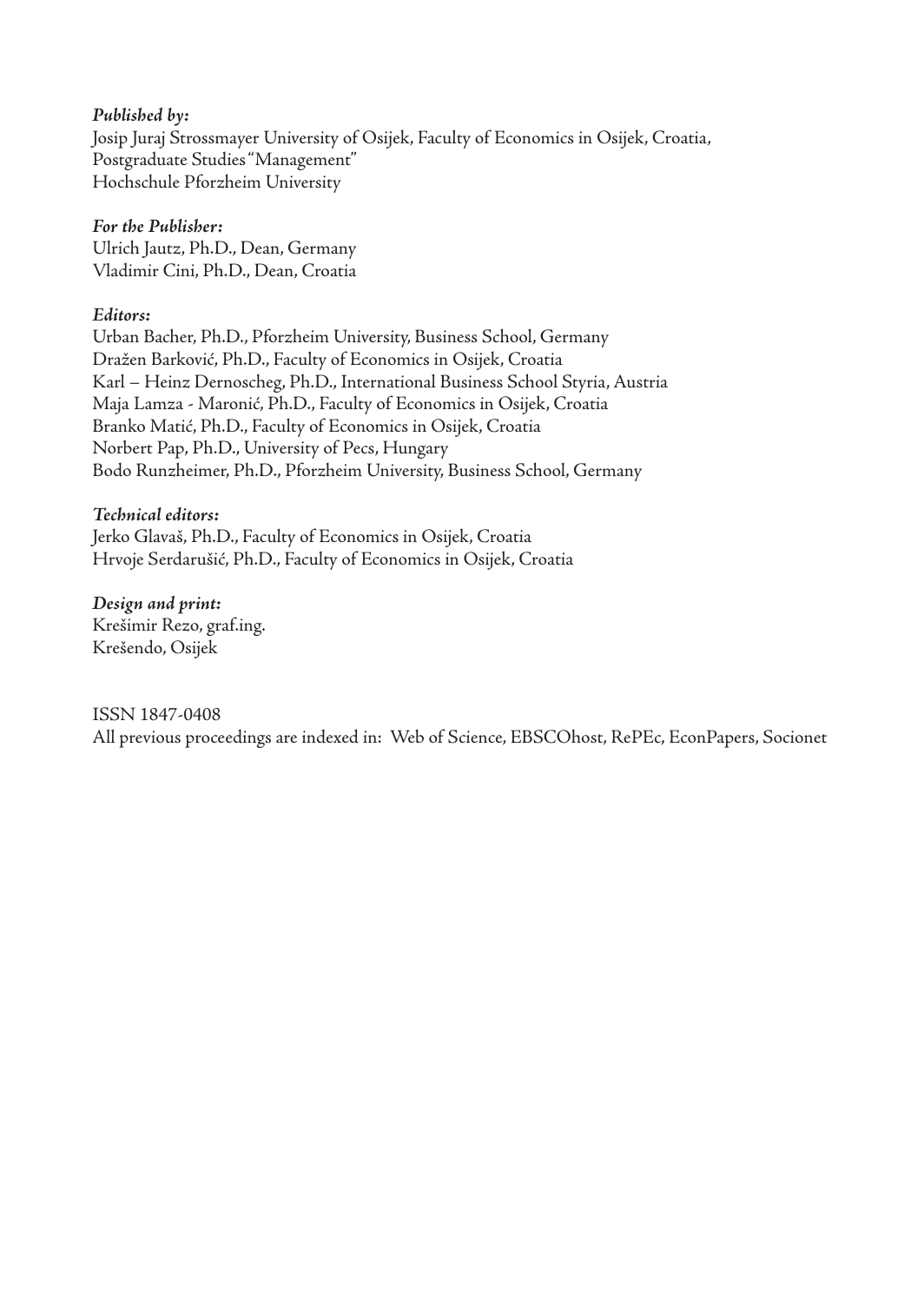### **Program committee:**

Mate Babić, Ph.D., University of Zagreb, Faculty of Economics in Zagreb, Croatia Heinrich Badura, Ph.D., President, Schlesischen Universität Katowice, Poland Luka Burilović, President of Croatian Chamber of Economic Firouz Gahvari, Ph.D., University of Illinois at Urbana-Campaign, Department of Economics, USA Gunther Gottlieb, Ph.D., University of Augsburg, Germany Rupert Huth, Ph.D., Pforzheim University, Business School, Germany Zoran Jašić, Ph.D., Former Ambassador of the Republic of Croatia to the Republic of Austria Zlatko Kramarić, Ph.D., Ambassador of the Republic of Croatia to the Republic of Macedonia Ulrich Jautz, Ph.D., Pforzheim University, Business School, Germany Željko Turkalj, Ph.D., Rector, University of Osijek, Croatia Mladen Vedriš, Ph.D., University of Zagreb, Faculty of Law, Croatia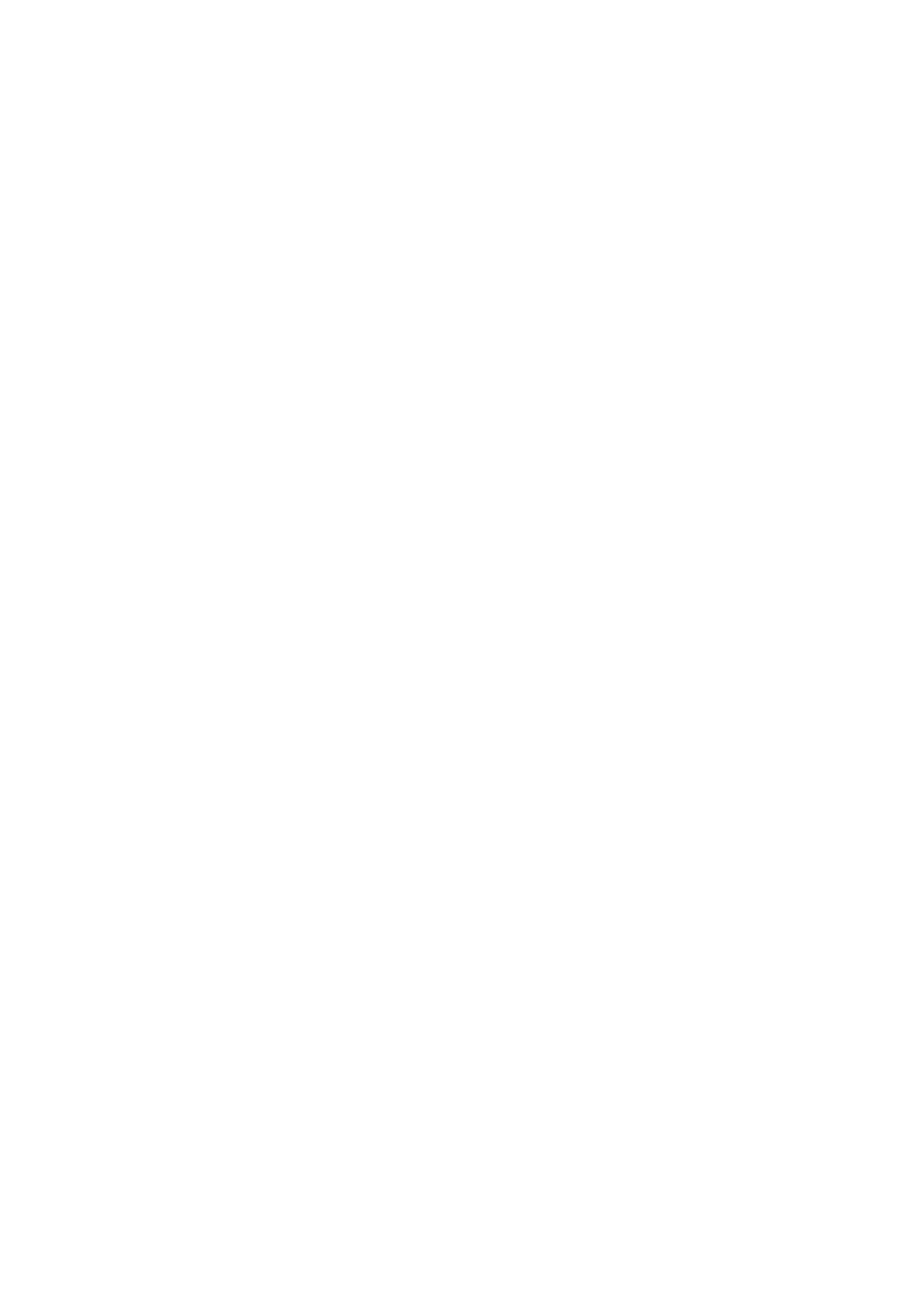## **CONTENTS**

| Management<br>Željko Turkalj, Ivana Miklošević, Luka Stanić<br>BUSINESS INTELLIGENCE AS SUPPORT TO MANAGEMENT AND                          |  |
|--------------------------------------------------------------------------------------------------------------------------------------------|--|
| Agneza Aleksijević, Mane Medić, Marko Aleksijević<br>OVERVIEW OF THE QUALITY OF SECONDARY HEALTH CARE                                      |  |
| Besim Aliti, Marko Markić, Boris Štulina<br>IMPLEMENTATION OF PROJECT MANAGEMENT IN                                                        |  |
| Mladena Bedeković, Željka Kadlec<br>PROJECT MANAGEMENT WITH REFERENCE TO THE SIMPLIFIED                                                    |  |
| Martina Briš Alić, Danijela Amidžić Solar<br>THE EFFECT OF PROCUREMENT PROCESS OPTIMISATION                                                |  |
| Valentina Čizmar, Radovan Dragić, Lazar Mosurović<br>FUNCTIONAL DIMENSION OF KNOWLEDGE IN THE<br>INFORMATION AGE WITH REFERENCE TO ANCIENT |  |
| Mirko Cobović, Andreja Katolik Kovačević, Ivona Blažević<br>POSSIBILITIES OF BUSINESS INFORMATION SYSTEM BASED                             |  |
| Danijel Čorak, Vice Mihanović<br>MODERN MARKETING TOOLS IN THE FUNCTION OF TOURISM                                                         |  |
| Sendi Deželić, Ana Skledar Ćorluka, Helena Štimac<br>QUALITY FACTORS OF HIGH EDUCATIONAL SERVICES AT PRIVATE                               |  |
| Ghodbane Adel, Affes Habib<br>ACCESS TO STRATEGIC RESOURCES THROUGH THE<br>RELATIONAL NETWORK OF THE CONTRACTOR AND                        |  |
| Blaženka Hadrović Zekić, Dominika Crnjac Milić<br>ICT SECURITY RISK ASSESSMENT IN HIGHER                                                   |  |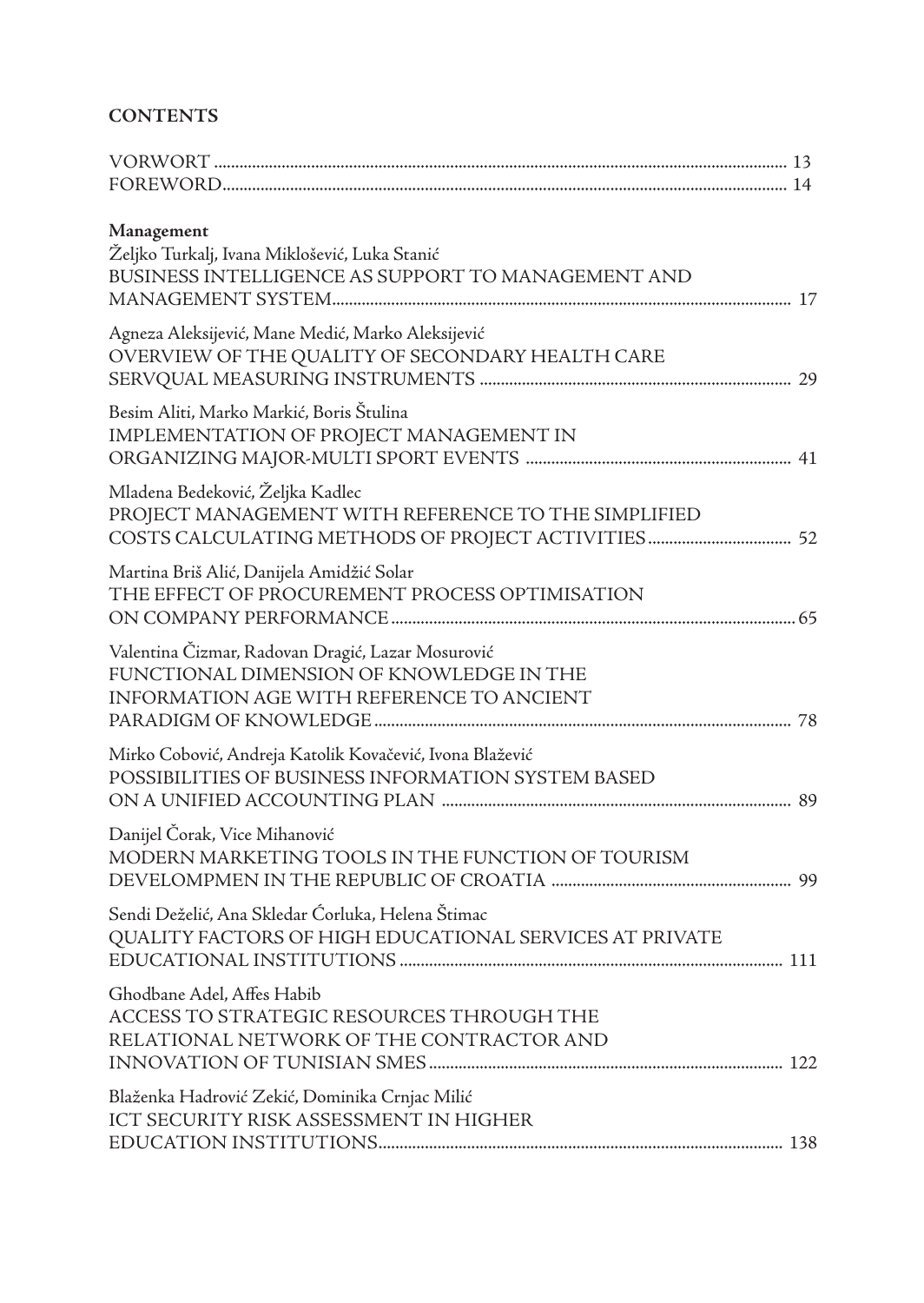| Andreja Hašček, Damir Butković<br>MANAGEMENT OF THE OPERATIONS AND RESOURCES IN<br>THE PROCESS OF RAISING CAPITAL BY ISSUING SHARES ON            |
|---------------------------------------------------------------------------------------------------------------------------------------------------|
| Sandra Herman<br>MANAGEMENT Of CULTURAL RESOURCES IN MEĐIMURJE COUNTY  174                                                                        |
| Zorislav Kalazić, Jasna Horvat, Josipa Mijoč<br>DIGITAL STOCK PHOTOGRAPHY AS A PROMOTER OF SOCIALLY                                               |
| Domagoj Karačić, Natko Klanac<br>INNOVATIVE STRATEGIES AND COMPANY DEVELOPMENT IN                                                                 |
| Kristina Kobrehel, Zlatko Barilović, Igor Vrečko<br>COMPARATIVE ANALYSIS OF PROJECT MANAGEMENT                                                    |
| Maja Lamza-Maronić, Verica Jovanovski, Ivana Stanić<br>EDUCATIONAL MANAGEMENT AND MODELS OF SCHOOL<br>MANAGEMENT WITH REGARD TO GLOBAL TRENDS AND |
| Sandra Lovrić, Đuro Horvat<br>CHOOSING AN EFFECTIVE HUMAN RESOURCES                                                                               |
| Martina Mišetić<br>MUSEUM ACTION "FATEFUL I DO AT THE VUKOVAR                                                                                     |
| Ivan Miškulin, Željko Turkalj, Boris Crnković<br>CHANGE MANAGEMENT AND DEVELOPMENTAL                                                              |
| Robert Obraz, Miro Hegedić<br>RESULTS OF KAIZEN METHODOLOGY                                                                                       |
| Lazar Ozegovic, Marko Ivaniš, Novica Pavlović<br>ENTREPRENEURIAL DEVELOPMENT GOALS OF                                                             |
| Mirko Pešić, Teufik Čočić, Velimir Lovrić<br>LEADERSHIP THROUGH PRIVATE INITIATIVES IN                                                            |
| Željko Požega, Melita Cita                                                                                                                        |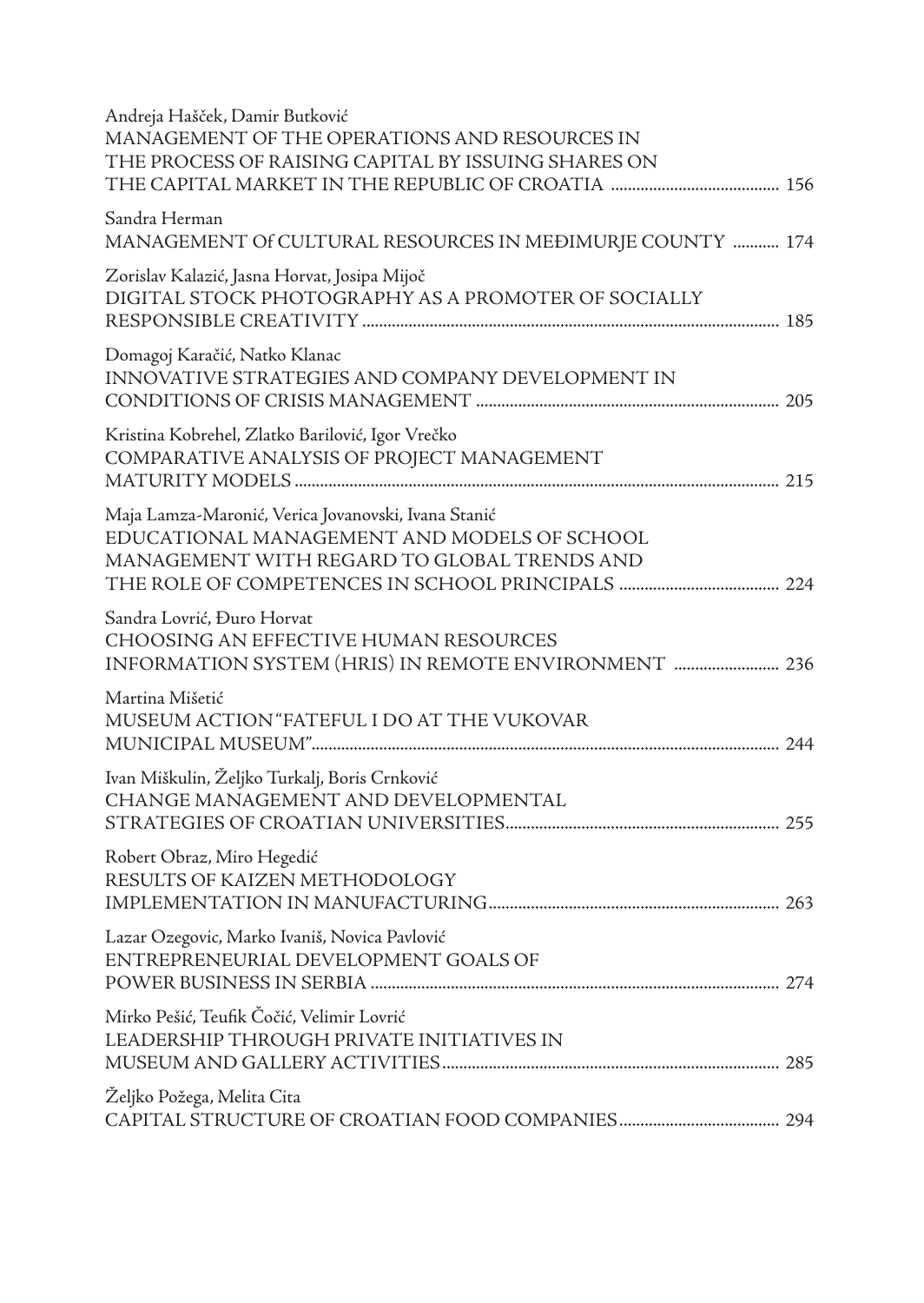| Predrag Prtljaga, Tanja Nedimović, Ivana Đorđev<br>IMPROVING ORGANIZATION AND SKILLS OF PLANNING IN HIGHER<br>EDUCATION USING NEW INFORMATIONAL-COMMUNICATIVE |
|---------------------------------------------------------------------------------------------------------------------------------------------------------------|
| Drago Pupavac                                                                                                                                                 |
| Andreja Rudančić, Marko Akmačić, Edvard Badurina<br>THE IMPORTANCE OF MONITORING TRENDS AND<br>CHARACTERISTICS OF DEMAND IN BUSINESS TOURISM SEGMENT:         |
| Ivan Ružić, Irena Bosnić, Ivan Kelić<br>RIVER CRUISE AS TOURISM PRODUCT: MARKETING APPROACH 339                                                               |
| Drago Ružić, Mario Banožić, Zrinka Tolušić<br>HUNTING TOURISM IN CROATIA - POSSIBILITIES AND RESTRICTIONS-                                                    |
| Ivana Šandrk Nukić, Josipa Matotek<br>PRELIMINARY RESEARCH OF THE ORGANIZATIONAL CULTURE OF                                                                   |
| Romina Sinosich<br>ROLE OF LEADER PROGRAMME IN CROATIAN RURAL DEVELOPMENT 374                                                                                 |
| Mirko Smoljić, Branka Stipanović, Hrvoje Smoljić<br>INTELLECTUAL CAPITAL MANAGEMENT IMPLEMENTATION MODEL IN                                                   |
| Milan Stanić, Berislav Bolfek, Zoran Tršinski<br>PRACTICE-ORIENTED EDUCATION AS AN ADVANTAGE FOR                                                              |
| Željko Turkalj, Ante Orlović, Ivica Milković<br><b>MOTIVATION FOR WORK - PERCEIVED SOURCES</b><br>OF WORK MOTIVATION OF POLICE OFFICERS                       |
| Ivana Varičak, Branko Wasserbauer, Andreja Brajdić<br>SOCIAL RESPONSIBILITY OF HIGHER EDUCATION                                                               |
| Radovan Vladisavljević, Dragan Soleša, Marko Carić<br>THE IMPACT OF PROJECTS AS AN INTEGRATOR IN IMPROVING THE                                                |
| Ivan Miloloža<br>"EDUCATION ON EXPORT-RELATED TOPICS OF<br>CROATIAN ECONOMY STUDENTS:CURRENT STATE EVALUATION" 437                                            |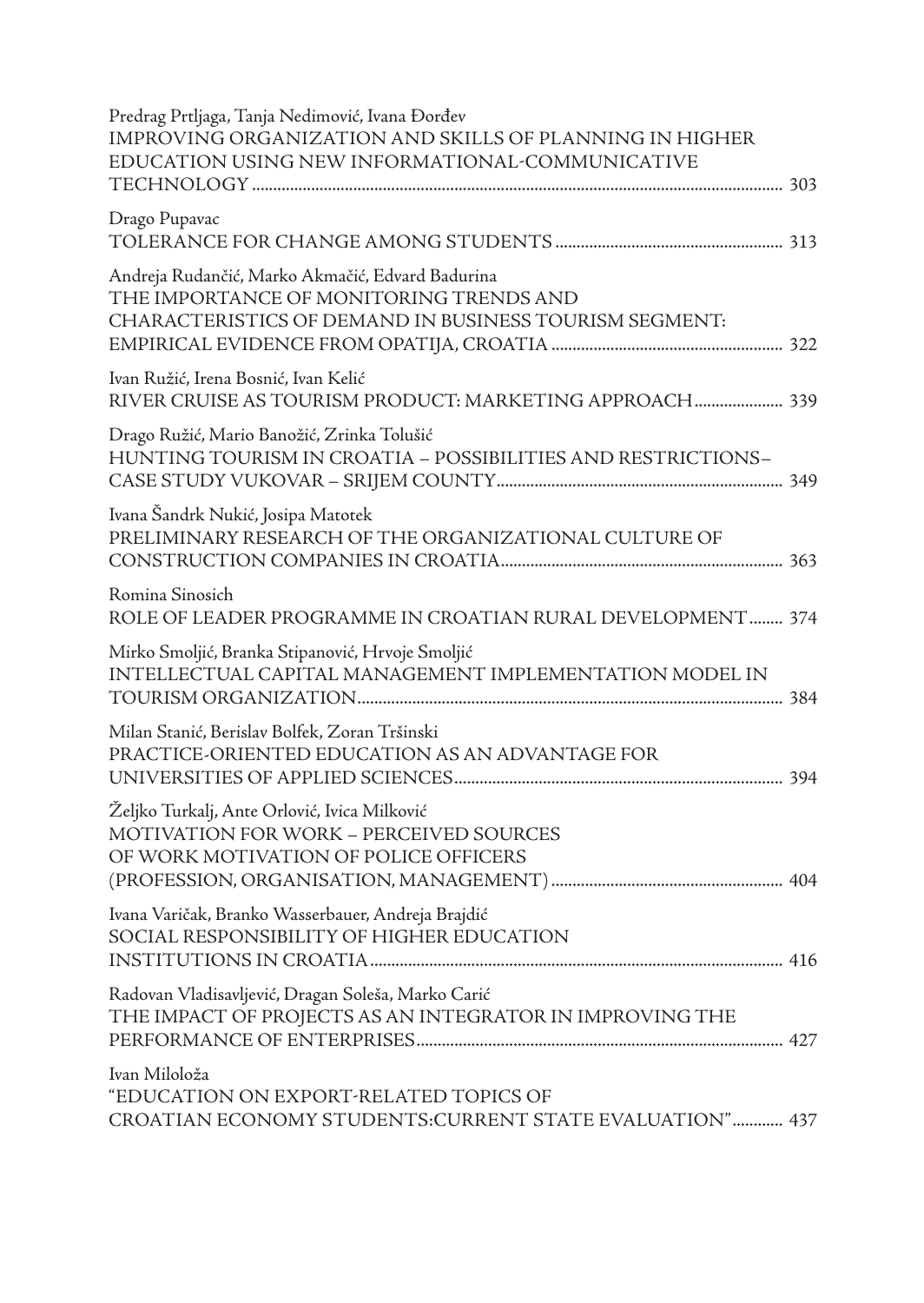### **General Economics**

| Boris Marjanović, Tamara Žufić Košara<br>MOTIVATION TO PURSUE HIGHER EDUCATION OF                                                                                                                         |
|-----------------------------------------------------------------------------------------------------------------------------------------------------------------------------------------------------------|
| Microeconomics, Macroeconomics and Monetary Economics                                                                                                                                                     |
| Martina Harc, Martina Basarac Sertić<br>THE INFLUENCE OF THE BUSINESS ENVIRONMENT ON                                                                                                                      |
| Zlatko Rešetar, Marija Zdunić Borota, Zdravko Tolušić<br>DEVELOPMENT OF NEW PRODUCTS WITH THE<br>IMPLEMENTATION OF GUTENBERG'S PRODUCTION FUNCTION  475                                                   |
| <b>International Economics</b>                                                                                                                                                                            |
| Branko Matić, Hrvoje Serdarušić, Maja Vretenar Cobović<br>CROATIAN STUDENT WORKFORCE: FINANCIAL IMPACT                                                                                                    |
| Mihuț Ioana-Sorina, Luțaș Mihaela-Mariana<br>THE DYNAMIC OF THE ECONOMIC GOVERNANCE<br>ARCHITECTURE IN THE CONTEXT OF THE EUROPEAN UNION  497                                                             |
| Helena Miloloža, Marina Šunjerga<br>EXTERNAL BARRIERS THAT DISEMPOWER THE<br><b>INTERNATIONALIZATION OF CROATIAN COMPANIES</b>                                                                            |
| Anita Peša, Jurica Bosna, Marko Pribisalić<br>RESEARCH OF THE FACTORS WHICH AFFECT FOREIGN DIRECT                                                                                                         |
| Larisa Nicoleta Pop, Mihaela Rovinaru, Flavius Rovinaru<br>MANAGING THE AGRICULTURAL PRICE VOLATILITY<br>- A GOVERNMENTAL APPROACH FROM A GLOBAL AND                                                      |
| Zdravko Šergo, Ivan Matošević, Tatiana Zanini-Gavranić<br>SEASONALITY IN TOURISM DEMAND: PANEL MODELS                                                                                                     |
| <b>Financial Economics</b>                                                                                                                                                                                |
| Urban Bacher, Alexander Eck<br>DIE TEUERSTE AKTIE DER WELT IM KURZPROFIL<br>FUNDAMENTALANALYSE VON ALPHABET INC.<br>(EHEMALS GOOGLE) SAAMT EINER ERSTEN SWOT-ANALYSE  555                                 |
| Ljiljana Dmitrović Šaponja, Goran Šijan, Saša Gravorac, Sunčica Milutinović<br>MEASUREMENT AND (E)VALUATION OF INTELLECTUAL CAPITAL - A<br>COMPETITIVE ADVANTAGE INTELLECTUAL - INTENSIVE INDUSTRIES  569 |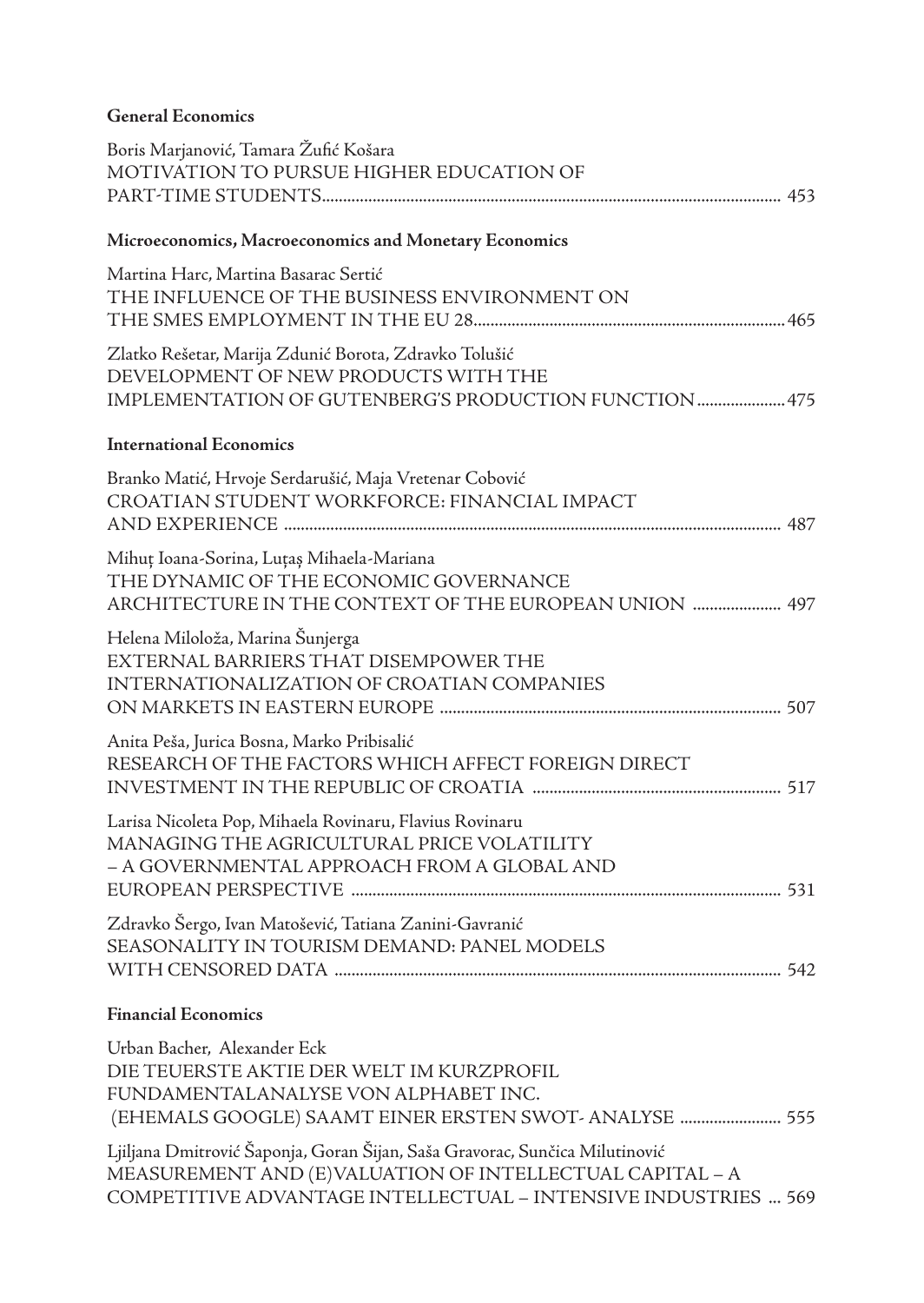| Ticijan Peruško<br>ACCOUNTING INFORMATION FOR PLANNING OF BUSINESS GOALS IN<br>SOLICITORS' PRIMARY PROFESSIONAL INDEMNITY INSURANCE 580                                               |
|---------------------------------------------------------------------------------------------------------------------------------------------------------------------------------------|
| Izabela Pruchnicka-Grabias<br>ZERO-COST COLLARS IN CURRENCY RISK MANAGEMENT.<br>EMPIRICAL RESEARCH FROM THE POLISH FINANCIAL MARKET  592                                              |
| Zvonimir Savić, Tadija Vrdoljak<br>SIMULATION OF POPULATION GROWTH AND EFFECTS<br>ON CONSUMPTION POTENTIAL IN FOOD AND BEVERAGES<br>SEGMENT IN TOURIST SEASON (AUGUST) IN THE COASTAL |
| Nikolina Smajla<br>FINANCIAL INVOLVEMENT OF STUDENT POPULATION                                                                                                                        |
| <b>Public Economics</b>                                                                                                                                                               |
| Sofija Adžić, Jelena Kovačević<br>INSTITUTIONAL FRAMEWORK FOR SUSTAINABLE LOCAL<br>DEVELOPMENT (REVIEW OF LOCAL GOVERNMENT                                                            |
| Siniša Bilić, Safet Subašić, Muamer Muminović<br>THE ISSUE OF BUDGET MANAGEMENT IN THE CONTEXT<br>OF KNOWLEDGE AND SKILLS FOR PUBLIC REVENUE USERS  644                               |
| Branimir Marković, Slobodan Stojanović<br>FISCAL POSITION OF COUNTIES AS REGIONAL                                                                                                     |
| Dražen Vitez, Hrvoje Mataković<br>FINANCING OF POLITICAL PARTIES FROM PUBLIC SOURCES:                                                                                                 |
| Health, Education and Welfare                                                                                                                                                         |
| Merima Činjarević, Lejla Turulja, Almir Peštek, Lejla Sinanović<br>WHAT STUDENTS REALLY EXPECT FROM ACCREDITED HIGHER<br>EDUCATION INSTITUTIONS?<br>683                               |
| Aleksandra Gojkov Rajić, Jelena Prtljaga<br>DIGITAL TECHNOLOGIES AND STUDENT AUTONOMY IN FOREIGN                                                                                      |
| Ivana Ivančić, Nada Bosanac<br>TOWARDS CREATING A QUALITY CULTURE WITHIN VOCATIONAL                                                                                                   |
|                                                                                                                                                                                       |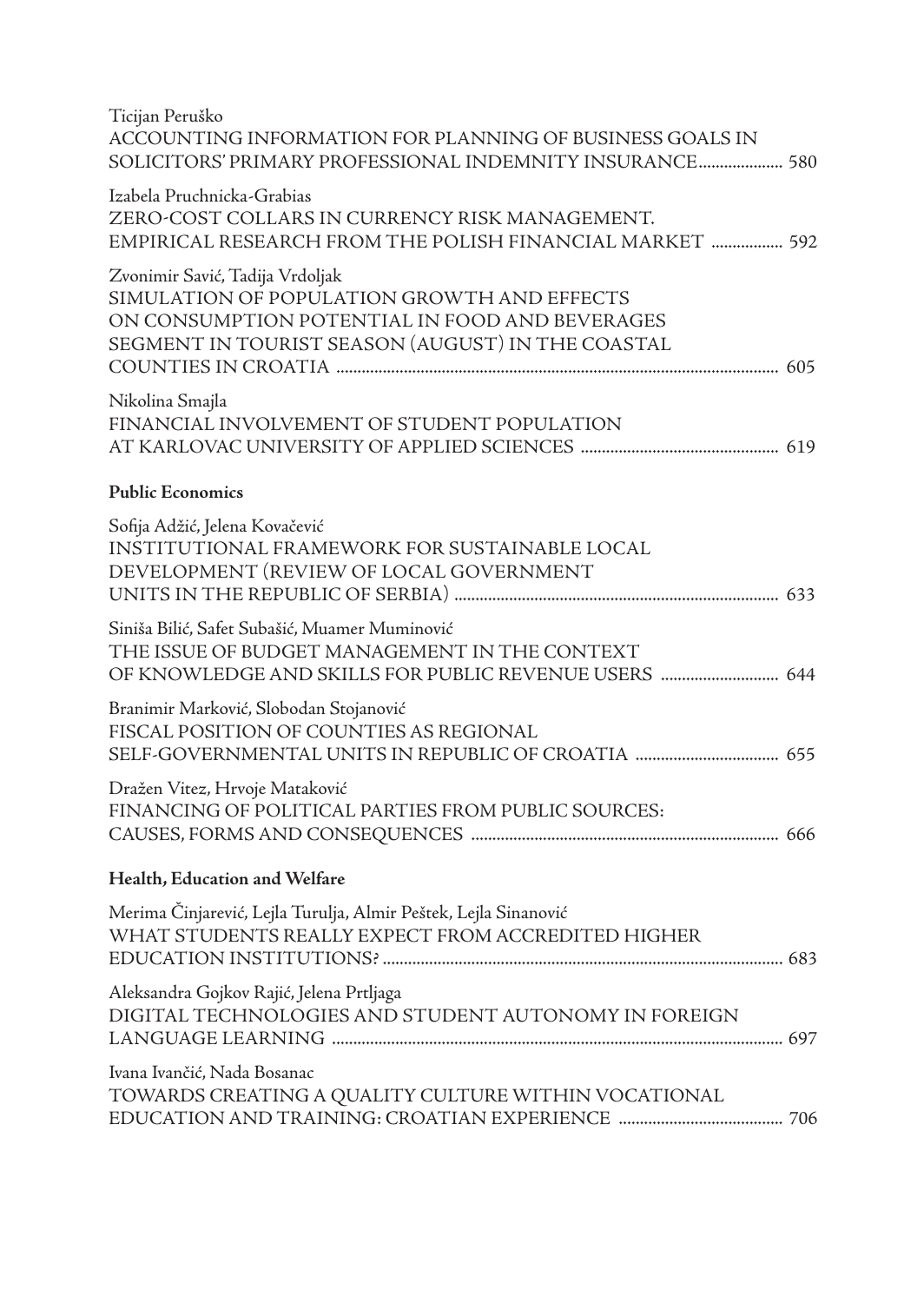| Renata Jukić, Snježana Dubovicki<br>COMMUNICATION IN TEACHING IN HIGHER<br>EDUCATION - COMPARISON OF EXPERIENCES IN                                        |
|------------------------------------------------------------------------------------------------------------------------------------------------------------|
| Anita Kulaš<br>ANALYSIS OF LABOUR MARKET BY LEVEL OF EDUCATION IN                                                                                          |
| Vladimír Masaryk, Jana Keketiova, Thorsten Eidenmüller, Timo Keppler                                                                                       |
| Suzana Obrovac Lipar<br>CONTENT MANAGEMENT ON FACEBOOK PAGES<br>(ON THE EXAMPLE OF RESEARCH CONDUCTED BY THE                                               |
| Aleksandar Stojanović, Grozdanka Gojkov<br>CREATIVITY AND METACOGNITION AS INDICATORS OF                                                                   |
| Ivana Tucak<br>LEGAL AND ETHICAL JUSTIFICATION OF COMPENSATION                                                                                             |
| <b>Law and Economics</b>                                                                                                                                   |
| Rodica Diana Apan<br>THE SYSTEM OF INTERCONNECTION OF TRADE REGISTRIES<br>IN THE EU MEMBER STATES AS INSTRUMENT FACILITATING                               |
| Ivana Barković Bojanić, Nefreteta Zekić Eberhard<br>THE CONSEQUENCES OF THE FAILURE TO RECOGNIZE THE<br>VALUE OF HUMAN CAPITAL IN THE MEDIA: THE CASE OF   |
| Dejan Bodul, Dunja Škalamera-Alilović<br>ON MODELS OF OVERCOMING BUSINESS CRISIS:                                                                          |
| Igor Bojanić<br>JUSTIFICATION OF LEGAL ENTITY PUNISHMENT                                                                                                   |
| Damir Šebo, Tonći Lazibat, Aleksandar Včev<br>THE IMPACT OF AMENDMENTS TO THE PUBLIC PROCUREMENT<br>ACT ON THE INCREASE IN TOTAL VALUE OF PROCUREMENT  859 |
| <b>Industrial Organization</b>                                                                                                                             |
| Thomas Cleff, Marie-Ange Huijnen, Nadine Walter<br>DO YOU TRUST YOUR BRAND OR NOT? A COMPARATIVE<br>ANALYSIS OF THE ADOPTION OF BRAND EXTENSIONS OF        |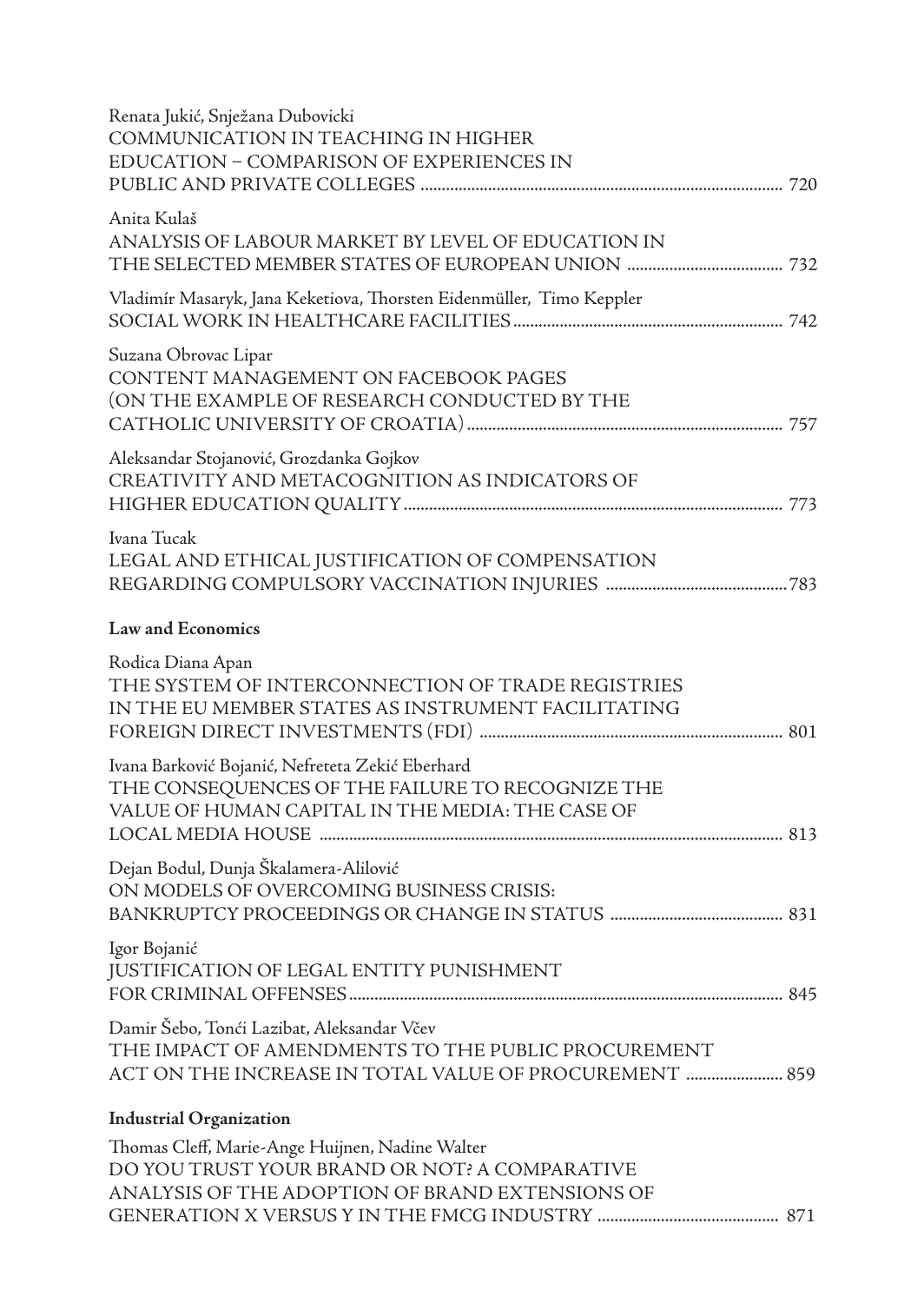| Jerko Glavaš, Josip Jukić, Neđeljko Knežević       |  |
|----------------------------------------------------|--|
| THE IMPACT OF MANAGEMENT ON THE DEVELOPMENT OF THE |  |
|                                                    |  |

### **Business Administration and Bussines Economics**

| Dragan Benazić, Erik Ružić, Dražen Alerić<br>THE IMPACT OF INTERNAL MARKETING ON THE CUSTOMER                                                                                               |
|---------------------------------------------------------------------------------------------------------------------------------------------------------------------------------------------|
| Economic Development, Technological Change and Growth                                                                                                                                       |
| Antun Biloš, Tvrtko Galić<br>AN EXPLORATION OF INTERNET USAGE AMONG STUDENTS: THE<br>CASE OF JOSIP JURAJ STROSSMAYER UNIVERSITY OF OSIJEK, CROATIA  917                                     |
| Bodo Runzheimer<br>CORPORATE SOCIAL RESPONSIBILITY (CSR) - NEUERE RECHTLICHE<br>ENTWICKLUNG IN DER EUROPÄISCHEN UNION (EU) WESENTLICHE<br>ECKPUNKTE UND EINIGE POTENTIELLE AUSWIRKUNGEN AUF |
| Luka Burilović, Ivan Ambroš, Gabrijela Žalac<br>EMPOWERING NUTS2 REGIONAL DEVELOPMENT STRATEGY                                                                                              |
| Lena Duspara<br>HUMAN RESOURCES IMPACT ON THE FINANCIAL SUCCESS IN                                                                                                                          |
| Nenad Rančić, Gordana Marčetić, Ozren Pilipović<br>THE ROLE OF INSTITUTIONS IN THE ANALYSIS OF ECONOMIC                                                                                     |
| Marija Šmit, Zorislav Šmit<br>TRENDS, FACTS AND FIGURES OF THE GLOBAL TOYS AND                                                                                                              |
| Davorin Turkalj, Slavica Singer, Sunčica Oberman Peterka<br>M-LEARNING APP DESIGN BASED ON STUDENT PREFERENCES:                                                                             |
| Mladen Vedriš<br>A POLICY FOR AN ECONOMIC TURNAROUND OF THE REPUBLIC                                                                                                                        |
| Urban, Rural and Regional Economics and Growth                                                                                                                                              |
| Rikard Bakan, Dejan Tubić, Božidar Jaković<br>INTEGRATED APPROACH TO TOURIST EXPERIENCES-AN<br>IMPERATIVE FOR BRANDING AND COMPETTIVE ADVANTAGES                                            |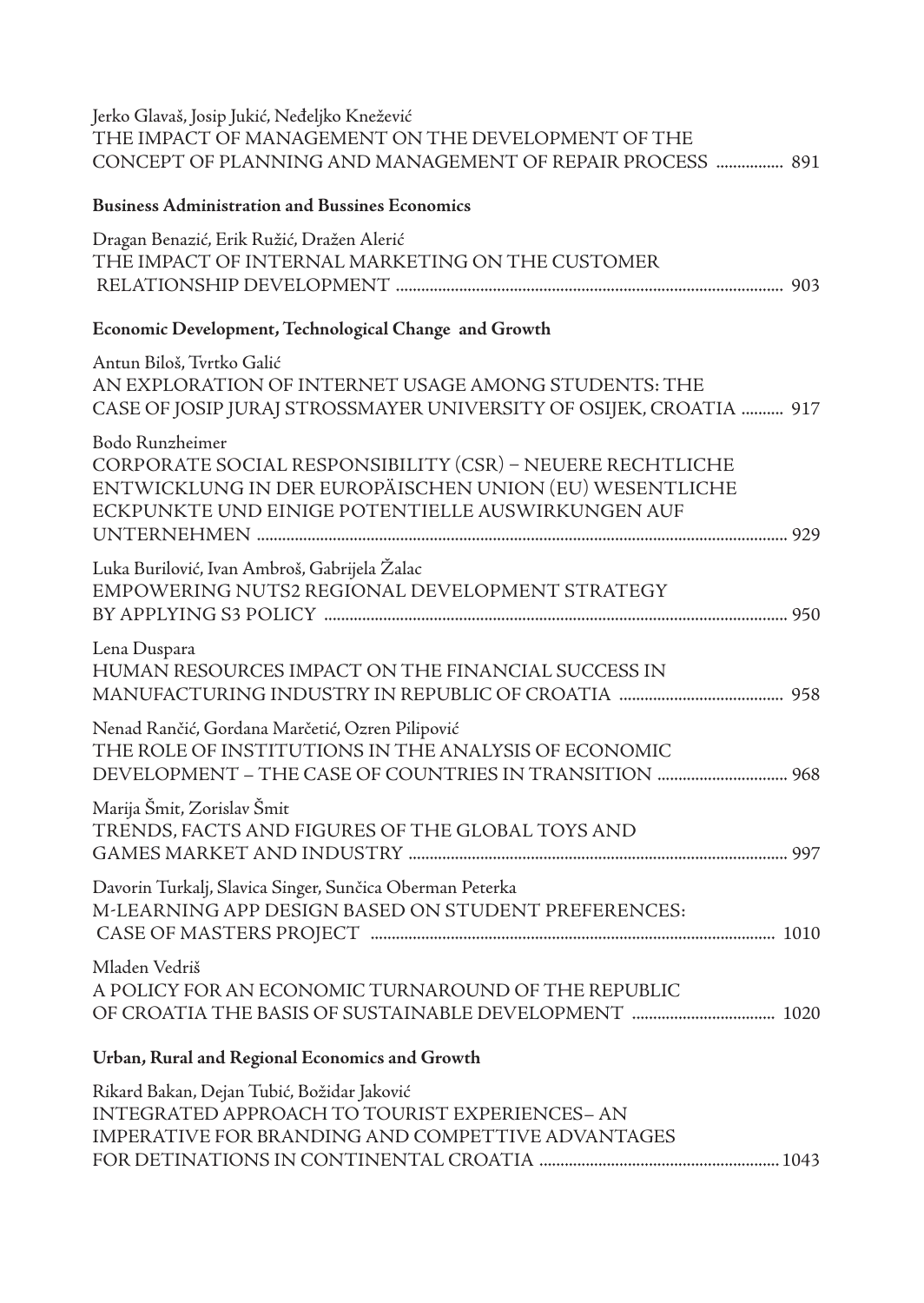| Višnja Bartolović<br>CORPORATE SOCIAL RESPONSIBILITY AND COMMUNITY<br>DEVELOPMENT WITHIN THE FRAMEWORK OF THE |
|---------------------------------------------------------------------------------------------------------------|
| Davor Bošnjaković, Marija Tolušić, Marta Borić<br>THE ROLE AND THE IMPORTANCE OF PROMOTION IN THE             |
| Josip Britvić, Vladimir Grebenar, Erina Stančin<br>APPLICATION OF INTEGRATED MANAGEMENT SYSTEMS               |
| Nataša Drvenkar<br>RESHAPING REGIONAL ECONOMIC DEVELOPMENT – TIME FOR                                         |
| Ivan Herak, Vesna Škare-Ožbolt, Martina Herak<br>CAN CROATIAN TOURISM REACH PROFESSIONAL MARKETING? 1111      |
| Sanja Knežević<br>MIGRATION INTENTION AMONG YOUTH IN BROD POSAVINA COUNTY 1120                                |
| Igor Kralik, Hava Mahmutović, Sanja Scitovski<br>MODELS OF POULTRY GROWTH AND ECONOMICAL BREEDING ON          |
| Miscellaneous Categories                                                                                      |
| Dražen Barković<br>PAVING THE WAY TO THE KNOWLEDGE-BASED<br>ECONOMY IN CROATIA: DOCTORAL STUDY AT THE FACULTY |
| Ulrich Föhl, Tim Schneegans<br>THE SOUND OF BRANDS - DO ASSOCIATIONS OF BRANDS                                |
| Wolfgang Gohout, Katja Specht                                                                                 |
| Heidi R. Krauss<br>NO RISK, NO INCOME? IBN KHALDŪN AND THE FACTOR RISK  1179                                  |
| Mladen Jurišić, Sanela Ravlić, Ružica Lončarić, Irena Pugelnik<br>IMPLEMENTATION OF GEOGRAPHIC INFORMATION    |
| Markus Häfele, Sarah Katharina Stiegeler                                                                      |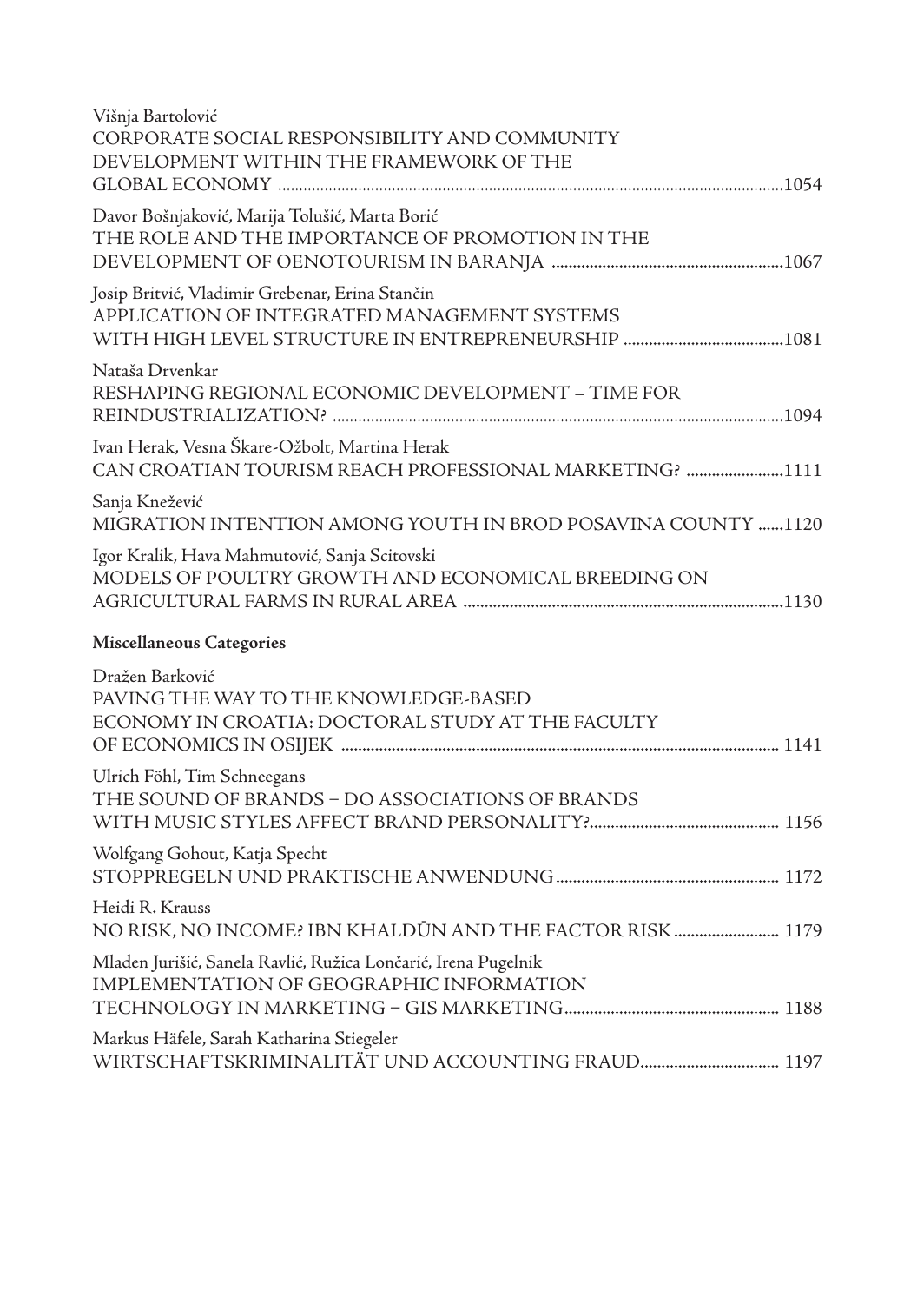## **VORWORT**

Es ist uns ein Vergnügen, das Konferenzband "Interdisciplinary Management Research XII/ Interdisziplinäre Managementforschung XII" vorstellen zu können. Ein Buch aus dieser Reihe ist zum ersten Mal 2005 erschienen, als Resultat der Zusammenarbeit zwischen der Wirtschaftsfakultät in Osijek, Kroatien und der Hochschule Pforzheim, Deutschland, und insbesondere durch das Magisterstudium des Management. Die Zusammenarbeit der zwei genannten Partnerinstitutionen ist unter anderem durch jährliche wissenschaftliche Symposien gekennzeichnet, auf welchen interessante Themen aus verschiedenen Bereichen der Wirtschaft und des Managements vorgestellt und folglich in einem Band veröffentlicht werden. Jedes Jahr ziehen die wissenschaftlichen Symposien Akadamiker anderer kroatischer, sowie ausländischer Universitäten, einschließlich Australien, Deutschland, Ungarn, Polen, Rumänien, Slovenien, Montenegro, Bosnien und Herzegovina, Serbien, Indien, Irland, Czechien, Israel, Italien, Sudafrica, Belgien, Schweiz, USA, Slowakei, Dänemark, Mazedonien, Mexico, Zypern und Großbritannien an, die ihren wissenschaftlichen und profesionellen Beitrag zur Diskussion über zeitgenössische Fragen aus dem Bereich des Managements leisten. Die Aktualität der behandelten Fragen, der internationale Charakter im Hinblick auf Themen und Autoren, die höchsten Standards der Forschungsmethodologie sowie die Kontinuität dieser Konferenzreihe wurden auch von der internationalen akademischen Gemeinde erkannt, weswegen sie auch in internationalen Datenbanken, wie Web of Science, Thomson ISI, RePEc, EconPapers und Socionet, zu finden ist.

Die neueste Ausgabe von "Interdisciplinary Management Research XII/ Interdisziplinäre Managementforschung XII" umfasst 96 Arbeiten geschrieben von 211 Autoren. Der Erfolg früherer Ausgaben ging über die Grenzen der Länder hinaus, deren Autoren schon traditionell Teil der Reihe waren und zog neue Autoren aus Taiwan und Tunesien an. Jedes der Autoren leistete einen bedeutenden Beitrag zu diesem fachübergreifenden Managementforum.

Als Herausgeber dieses Bandes hoffen wir, dass diese Reihe auch weiterhin Akademiker und Profesionelle dazu bewegen wird, in Forschung und Beruf die höchsten Standards zu beanspruchen, und dass es weiterhin als Ansporn zu weiteren Formen von Zusammenarbeit unter Teilnehmern dieses Projektes dienen wird.

> Dražen Barković, professor emeritus Prof. Dr. Bodo Runzheimer